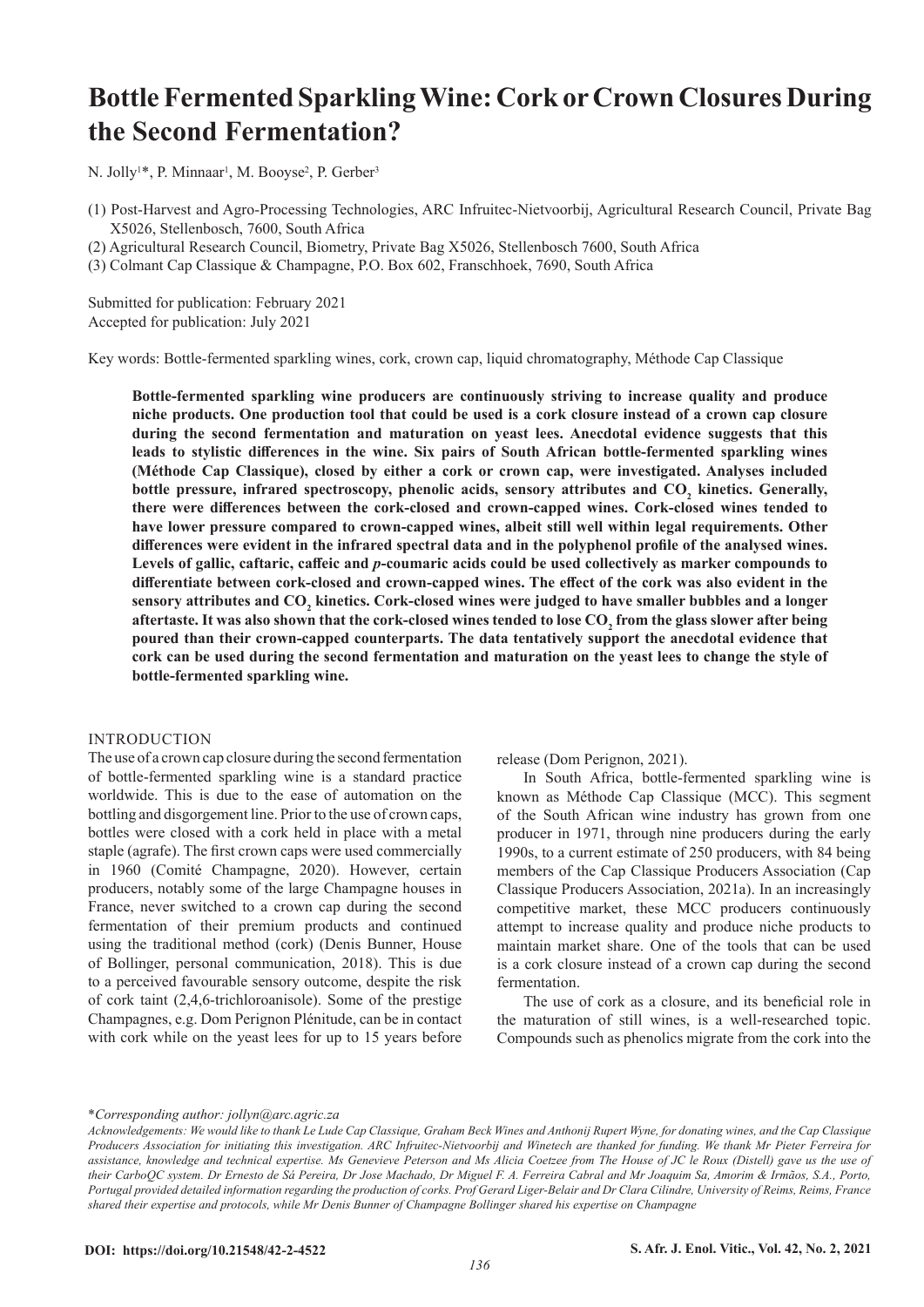still wine in the bottle (Varea *et al*., 2001; Fernandes *et al*., 2009; Azevedo *et al*., 2014; Gabrielli *et al*., 2016; Pinto *et al*., 2019). Phenolic compounds have the ability to bind with both proteins and peptides (Di Gaspero *et al*., 2020). The potential effect of the phenolic/protein interaction in the sparkling wine could theoretically influence the sensory attributes of the wine. However, it is not known if the high pressure in the sparkling wine bottle, and the use of a thin layer of natural cork (two-disc cork) as a closure rather than the traditional still wine cork, will result in the same effect as found in still wines.

Anecdotal evidence noted by MCC producers is that the use of a cork closure during the second fermentation leads to stylistic changes in the wines. These include improved foam stability and bubble retention time (slower loss of  $\mathrm{CO}_2$  from the glass after pouring), improved bubble texture (smaller bubbles) and an increase in the perceived wine complexity (multiple identifiable sensory elements; Spence & Wang, 2018). It has also been observed that this beneficial 'cork effect' becomes more noticeable the longer the wine is in contact with the cork. However, there is limited published literature to guide South African producers in this practice. A thorough understanding of the effect of cork on sparkling wines can lead to tailoring MCC production to use cork as a beneficial winemaking tool to make stylistic changes to the wine's profile. Therefore, a selection of bottle-fermented experimental and commercial sparkling wines closed with corks and crown caps were investigated for physical, chemical and sensory differences.

#### MATERIALS AND METHODS

#### **Experimental layout and project logistics**

Six treatment pairs of commercial prepared bottle-fermented sparkling wines that had been in contact with the yeast lees for between four and 72 months were obtained for analyses (Table 1). These wines represented five vintages and three South African producers. For each sparkling wine

treatment pair, the same wine had either a cork or crowncap closure during fermentation and maturation on lees. Within each treatment, individual bottles with either a cork or a crown cap were considered replicates (three to five bottles, dependent on the analyses). Corks were secured by either an agrafe staple or wire cage (muselet). The bottles destined for chemical analyses had their lees intact, while wines for sensory analyses and  $CO_2$  kinetics were disgorged by the respective cellars and re-closed with crown caps just before the analyses. Disgorged wines received no dosage (sugar solution) or topping up, but ullages were similar for wine pairs. The wines were stored at 15°C until required for analysis.

#### **Bottle opening and sample preparation**

Bottle pressure (kPa), and dissolved  $O_2$  and  $CO_2$ measurements were taken of individual cork-closed and crown-capped bottles ( $n = 5$  for each) using a CBoxQC and SFD filling system (Anton Paar, Austria). The pressure data were corrected to reflect the pressure at 20°C. As the CBoxQC instrument was not designed for use on bottles with corks held in place by an agrafe staple, those wines (LL12) and their accompanying crown-capped wines were first opened manually before measurements were taken. The treatment pair could still be compared, although pressure readings were performed post-opening.

After analysis, the opened wines were transferred to Erlenmeyer flasks and agitated before sampling for microbial analysis. Wines were subsequently clarified and degassed by centrifugation at 6 000 rpm for 10 minutes (Avanti, Beckman-Coulter, Johannesburg, South Africa). The clarified wine was used for chemical analysis.

#### **Microbial and chemical analysis**

An unclarified wine sample was used to determine total yeast cell counts using a microscope (400 x magnification) and counting chamber. A clarified wine sample was used for

TABLE 1 Bottle-fermented sparkling wine samples and wine codes used.

| Vintage | Wine code | <b>Closure</b> | Number of<br>months on lees | Producer       |
|---------|-----------|----------------|-----------------------------|----------------|
| 2012    | LL12 Co   | Cork           | 72                          | -1             |
|         | LL12 Cr   | Crown          | 72                          | -1             |
| 2013    | LL13 Co   | Cork           | 60                          |                |
|         | LL13 Cr   | Crown          | 60                          |                |
| 2014    | LL14 Co   | Cork           | 48                          |                |
|         | LL14 Cr   | Crown          | 48                          |                |
| 2014    | GB14 Co   | Cork           | 43                          | $\overline{2}$ |
|         | GB14 Cr   | Crown          | 43                          | $\overline{2}$ |
| 2015    | LO15 Co   | Cork           | 39                          | 3              |
|         | $LO15$ Cr | Crown          | 39                          | 3              |
| 2018    | GB18 Co   | Cork           | $\overline{4}$              | $\overline{2}$ |
|         | GB18 Cr   | Crown          | $\overline{4}$              | $\overline{2}$ |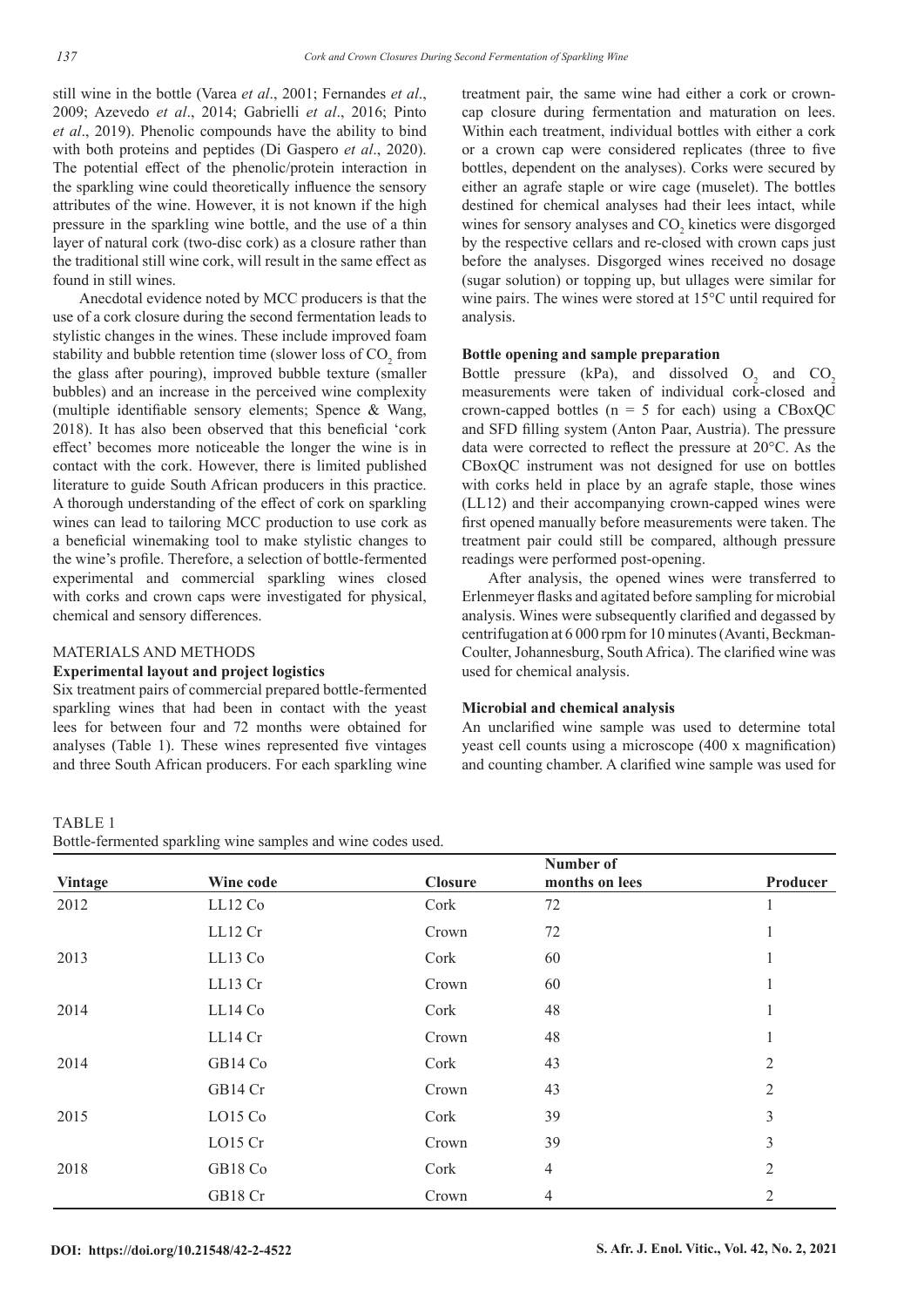standard wine analyses: pH, malic acid, total acidity, alcohol level  $(\frac{96}{}^{\circ}\)'$  using infrared spectroscopy (ALPHA II<sup>TM</sup> FTIR spectrometer, Bruker, South Africa), residual sugar in °Balling (density meter DMA35, Anton Paar, Austria), yeast assimilable nitrogen (YAN) by the FORMOL titration method (South African Wine Laboratories Association [SAWLA], 2002), and total extract (Koelenhof Laboratory, Stellenbosch). The infrared spectral data with no data preprocessing were subjected to principal component analysis (PCA) with the OPUS software of the ALPHA II™ FTIR spectrometer. The phenolic classes (total phenolic acids, flavanols and flavonols) were determined by a spectrophotometric method ( $n = 3$  bottles per treatment) (Minnaar *et al*., 2018), while individual levels of gallic acid, caftaric acid, caffeic acid and *p-*coumaric acid were determined by an HPLC method ( $n = 5$  bottles per treatment) (Minnaar *et al*., 2017).

The chemical and microbial data were subjected to analysis of variance (ANOVA – continuous data in a completely randomised design) using the General Linear Models Procedure (PROC GLM) of SAS software (Version 9.4; SAS Institute Inc, Cary, USA). The Shapiro-Wilk test was performed on the standardised residuals from the model to verify normality (Shapiro & Wilk, 1965). Fisher's least significant difference was calculated at the 5% level to compare treatment means (Ott & Longnecker, 2016). A probability level of 5% was considered significant for all significance tests. Principal component analysis with a Pearson correlation matrix was performed to investigate the relationship between the different cork and crown treatments and the different variables for each cellar and vintage (XLSTAT software, Addinsoft, Version 2015, Paris, France).

#### **Carbon dioxide kinetics**

Carbon dioxide mass loss (with the exception of wines LL13 and LL14) was performed on aliquots of 100 mL  $\pm$  4 mL wine poured into standard ISO wine tasting glasses (the same set of glasses was used for all analyses). The method was adapted from Liger-Belair *et al*. (2009). The modified method used a home-made sparkling wine cradle pourer, enabling the bottle to be kept in a horizontal position while pouring the wine to minimise agitation of the contents of the bottle. The wine glasses were held at an angle of approximately 45° degrees (beer method) to minimise foaming. Four glasses per bottle of three replicate bottles were poured per cork or crown treatment. The average  $\mathrm{CO}_2$  mass loss was calculated from the measurements of glasses numbers two, three and four on a two decimal balance (Kern PLE 4200-2N, Germany) at five-minute intervals for 20 minutes. The first glass was used to monitor changes in temperature (Crison 638 Pt digital thermometer, Spain) during the evaluation. Glasses were rinsed with hot water between replicates.

Bubble counts were carried out on wine poured into glasses from one bottle each of four cork-crown combinations (LL 12, GB 14, LO 15, GB 18) using a standardised photographic setup (Cannon EOS 600D, 18-megapixel camera with 18 mm to 55 mm zoom lens set to 24 mm; manual focus; sports setting; 20 cm between camera lens and glass surface). A single flute sparkling wine glass (cup dimensions: 130 x 45 mm diameter) was used for all measurements. The flute

glass was filled (beer method) with  $170 \pm 4$  mL wine up to approximately 35 mm from the top of the glass. The glass was photographed with back-lighting (LED 7 Watts, 665 Lumens, cool white globe through white material) at zero, ten and 20 minutes (three photos per time interval, representing sub-samples). After cropping the images with Microsoft Photos (Microsoft Corporation version 2019.1907.17920.0) to exclude the glass stem and foam collar, colony-counting software (Open CFU 3.9.0; Geissmann, 2013) was used to count the bubbles in each image using standardised settings (OpenCFU Settings: Threshold = regular, 5; Radius min = 1; Max = Auto-Max; ROls and mask = none) and averaged per image. The counting method did not distinguish between small and large bubble sizes. The same cleaning regime was followed as for the glasses used to measure mass loss. All measurements were done at an ambient temperature of approximately 22°C and started within two minutes of opening the bottle. To enable the data to be compared, the number of bubbles remaining in the glass after 10 and 20 minutes was calculated as a percentage of the original number of bubbles present directly after pouring (time zero).

#### **Sensory analysis**

The sensory analysis was carried out using the CATA (checkall-that-apply) method (Jaeger *et al*., 2015; Alexi *et al*., 2018) on all the wines, with the exception of the 2018 wines, which had not been on the yeast lees for the prescribed nine months (South African Wine Industry Information and Systems [SAWIS], 2020). A CATA tasting sheet was compiled with the input of sparkling wine producers regarding sensory descriptors. The tasting sheet included seven main descriptor categories (Appearance: bubbles; Appearance: colour; Bubble texture; Aroma & Flavour; Acidity; Mouthfeel/Body character; Aftertaste/Persistence), with 42 sub-categories (attributes). A tasting panel of 12 to 16 staff members (men and women, between the ages of 20 and 65 years), with five to 20 years' experience in wine evaluation (no collective training), were familiarised and trained in the CATA terminology and use of the CATA sheet over three sensory sessions. The logistics of the evaluation sessions were based on the guidelines given by Lawless and Heymann (2010). Evaluation of the cork-closed and crown-capped sparkling wines was done over five sessions with not more than six wines per session. Panellists were requested to check all attributes relevant to the wine sample. The sparkling wines  $(n = 3,$  and  $n = 2$  for LL14 and GB14) were served blind as three digit-coded samples in clear ISO wine tasting glasses (*ca*. 110 mL aliquots) in a randomised manner per panellist. Still water and unsalted crackers were available for palate cleansing, and spittoons for expectoration. The panellists were seated at tables in a manner so that they could not influence or communicate with each other. Lighting was a combination of natural light and daylight-type fluorescent lights, and the ambient temperature in the sensory room was approximately 22°C. The wines were stored at 15°C and opened once the panellists were seated to maximise  $CO<sub>2</sub>$ content in each glass. Glasses were poured by hand in a manner to minimise foaming.

The data from the CATA questions were analysed by correspondence analysis (CA) to produce a bi-dimensional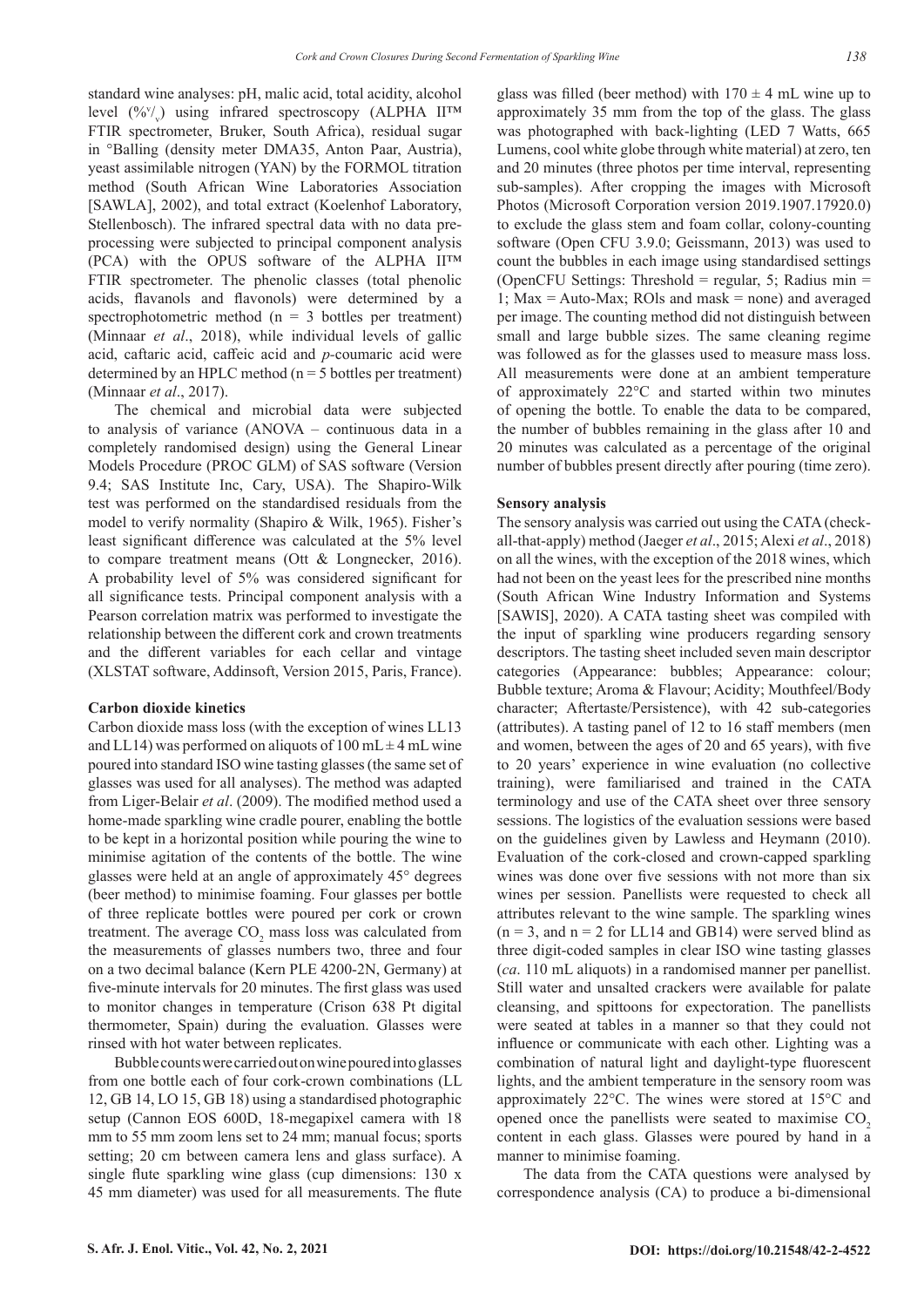representation (biplot) of the sparkling wine samples and the relationship between samples and the attributes of the CATA questions. The CA was performed using XLSTAT (Version 2015.1.03.15485, Addinsoft, Paris). A final selection of 25 attributes were used for the biplots. These were: Small bubbles (S\_bubbles), Large bubbles (L\_bubbles), Few bubbles (< Bubbles), Many bubbles (> Bubbles), No collar, Collar, Foamy, Bubbly, Intense, Shy, Fruity, Matured, Little or no autolysis character (< Autolysis), Pronounced autolysis character (> Autolysis), Yeasty, Toasty, Bruised apple, Low acidity, High acidity, Balanced acidity, Full bodied, Thin, Short aftertaste (Short a/taste), Medium-length aftertaste (Medium a/taste) and Long aftertaste (Long a/taste).

#### RESULTS AND DISCUSSIONS

This study investigated crown-capped and cork-closed wines from three commercial South African MCC producers (Table 1), representing different cultivar blends, vintages and cork and crown suppliers. The yeast lees contact time ranged from four to 72 months. However, each cork-crown wine pair originated from the same bottling tank, with the only variable being a cork or crown cap closure for the second fermentation and ageing on lees. Consequently, comparisons could be made within a cork-crown wine pair, with overall trends being deduced over the various pairs of wines.

## Effect of closure type on pressure, dissolved  $\text{CO}_\text{2}$  and  $\text{O}_\text{2}$

There was a variation in the bottle pressure within replicates of a cork-crown treatment but, overall, crown-capped wines tended to have higher pressures than their corked-closed counterparts, and this was significant for the LL12, LL13 and GB18 wines (Table 2). The dissolved  $\mathrm{CO}_2$  measurements supported this observation and, with the exception of LO15, were all significantly lower in the cork-closed wine than the crown-capped wine. No significant differences were found in  $O_2$  content, although any  $O_2$  ingress would be taken up by the wine and not necessarily be reflected as a heightened  $O<sub>2</sub>$ level.  $CO_2$  loss through the cork is not directly proportional to  $O_2$  ingress. Based on this dataset, it appears that a crown cap is a more effective barrier than a cork for maintaining the pressure within the bottle. Nevertheless, the final pressure of the cork wines was well within the legal limits  $(> 300 \text{ kPa})$ for the final product (with the exception of LL12, which was manually opened before the pressure was measured).

#### **Standard wine chemical parameters, mid-infrared (MIR) spectroscopy and total yeast cell count**

The results of the wine analyses can be divided between parameters that should be affected minimally by the second fermentation (pH, malic acid, total acidity), and those affected directly by the second fermentation (cell count, residual sugar, alcohol, YAN and total extract). Total acidity, pH and malic acid content are determined largely during the blending of the base wine before bottling for the second fermentation, and the second fermentation should have minimal effect on these parameters. The PCA biplot shows that each pair of cork-crown wines was grouped together, verifying the similarity of each wine pair (Fig. 1).

Mid-infrared spectroscopy measures the change in the absorption of energy by different functional groups within chemical compounds. A further application of the infrared spectral fingerprints of the wines generated by the Alpha instrument is that they can be used to determine if the wines differ from one another based on a PCA biplot (Fig. 2). A limitation of this application is that the nature underlying the differences cannot be deduced. However, it is a fast, inexpensive technique to establish differences, before continuing with more advanced and expensive analyses.

*Cork and Crown Closures During Second Fermentation of Sparkling Wine*

Each replicate bottle analysed within a treatment represented a single fermentation, therefore some degree of difference was expected. Despite this, analyses of the infrared spectral data showed varying degrees of separation between the cork-closed and crown-capped wines for the older vintages (Fig. 2a to 2e), and none for the youngest vintage (2018) (Fig. 2f). As the only difference between each pair of wines was the use of the cork versus a crown cap, this dataset supports the hypothesis that a cork can bring about a chemical change in the wine matrix. It also appears to indicate that longer periods of cork contact are required before a chemical change is evident, while supporting the requirement for in-depth analyses.

Total yeast cell count, alcohol, residual sugar, YAN and total extract are affected by the second fermentation and maturation on the yeast lees. For some of the individual corkclosed and crown-capped wine pairs, total yeast cell counts, sugar and alcohol levels showed significant differences, but no consistent pattern relating to the closure type was observed (Table 3). These differences could be due to the expected bottle variation related to an insufficient mixing of the wine and yeast in the bottling-line feeder tanks. The position of the bottles in the fermentation/storage bins could have resulted in temperature differences between the bottles. These factors could have affected the rate of fermentation, and thus the final alcohol and residual sugar levels. Notwithstanding, all the wines investigated were dry, with alcohols levels ranging from 11.96% to 12.88%.

Yeast lees contact leads to an increase in the mouthfeel (body) of a wine (Tao *et al*., 2014), and the process of yeast autolysis results in an increase in nitrogen levels in the wine (Feuillat & Charpentier, 1982). The increase in nitrogen occurs in two phases – in the excretion phase (directly after fermentation) and during yeast autolysis (commencing after a number of months and continuing for several years) (Feuillat & Charpentier, 1982). For these reasons, analyses of YAN and total extract can serve as broad indicators of yeast autolysis, generally regarded as a positive contribution to the sensory attributes of bottle-aged sparkling wines (Feuillat & Charpentier, 1982). However, despite some differences between individual cork-closed and crowncapped wine pairs, there was no consistent pattern relating to specific closure types. The YAN levels were significantly higher in the two oldest crown-capped wines (LL12 Cr, LL13 Cr) compared to their cork counterparts (Table 3). The wines from the middle three vintages (LL14, GB14, LO15) showed no significant differences in YAN between the wine pairs. The youngest wine (GB18) showed the opposite to the oldest wines and had a significantly higher YAN level in the cork-closed wine (GB18 Co). The GB18 cork-closed wine also had significantly higher total extract levels compared to its crown-capped counterpart. There were no significant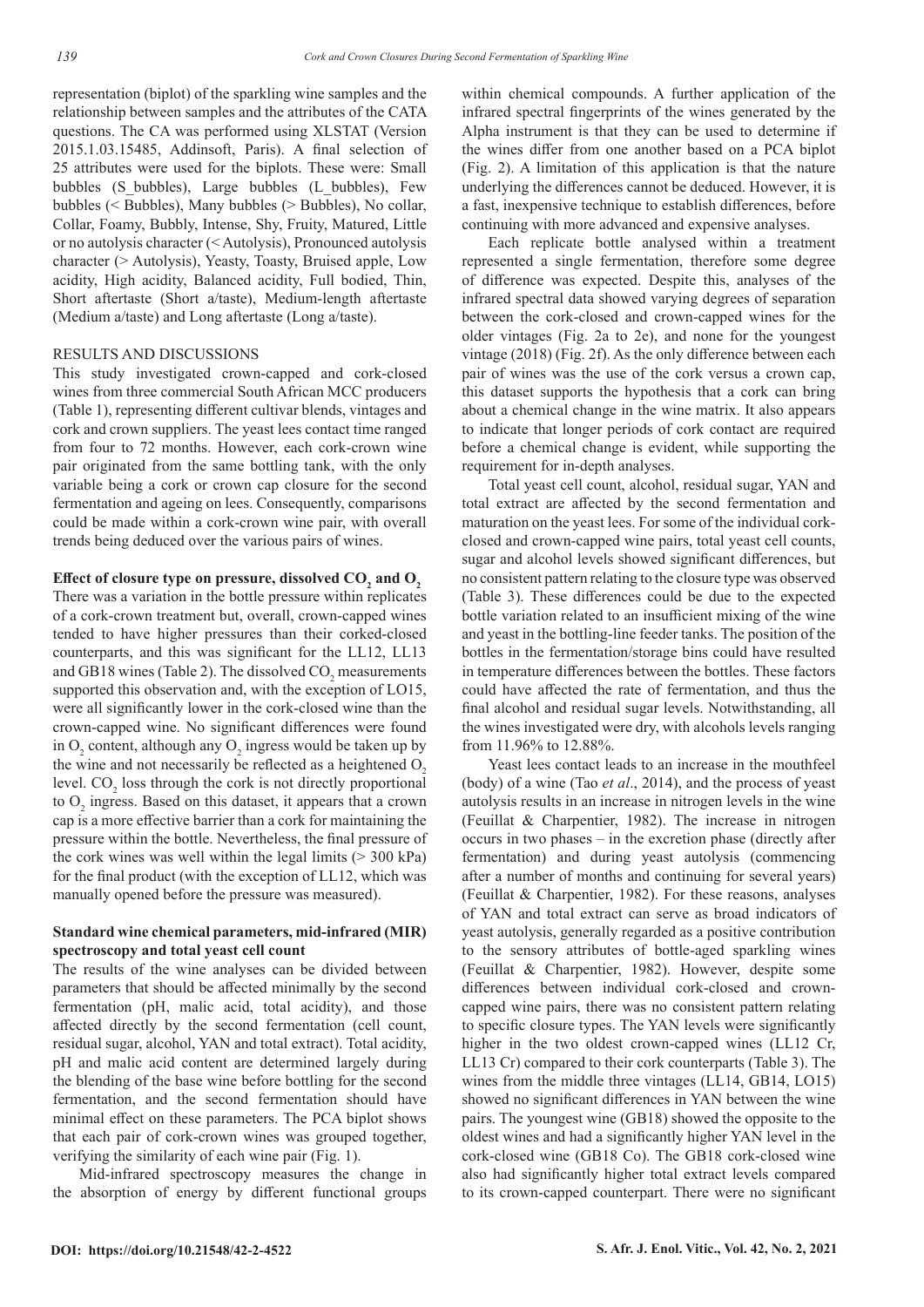TABLE 2

Effect of cork (Co) and crown (Cr) cap closure on pressure (standardised to 20°C), dissolved CO<sub>2</sub> and O<sub>2</sub>.

| <b>Parameter measured</b>           | Wine investigated <sup>1</sup> |                      |  |
|-------------------------------------|--------------------------------|----------------------|--|
|                                     | LL12 Co                        | LL12 Cr              |  |
| Pressure in kPa at 20°C             | $264.60b \pm 24.20$            | $318.40a \pm 10.00$  |  |
| Dissolved CO <sub>2</sub> ( $g/L$ ) | $7.71b \pm 0.34$               | $9.04a \pm 0.25$     |  |
| $O_2(mg/L)$                         | ND <sup>2</sup>                | ND                   |  |
|                                     | LL13 Co                        | LL13 Cr              |  |
| Pressure in kPa at 20°C             | $461.70b \pm 32.80$            | $543.10a \pm 13.90$  |  |
| Dissolved CO <sub>2</sub> $(g/L)$   | $9.20b \pm 0.72$               | $11.25a \pm 0.22$    |  |
| $O_2(mg/L)$                         | $0.020a \pm 0.030$             | $0.065a\pm0.052$     |  |
|                                     | LL14 Co                        | LL14 Cr <sup>3</sup> |  |
| Pressure in kPa at 20°C             | $521.30a \pm 9.10$             | 544.30a              |  |
| Dissolved CO <sub>2</sub> ( $g/L$ ) | $11.15b \pm 0.24$              | 12.35a               |  |
| $O_2(mg/L)$                         | $0.035a \pm 0.032$             | 0.008a               |  |
|                                     | GB14 Co                        | GB14 Cr              |  |
| Pressure in kPa at 20°C             | $480.10a \pm 32.60$            | $484.00a \pm 37.90$  |  |
| Dissolved CO <sub>2</sub> ( $g/L$ ) | $8.95b \pm 0.05$               | $10.20a \pm 0.16$    |  |
| $O_2(mg/L)$                         | $0.057a \pm 0.029$             | $0.171a \pm 0.022$   |  |
|                                     | LO15C <sub>0</sub>             | LO15 Cr              |  |
| Pressure in kPa at 20°C             | $621.20a \pm 16.80$            | $621.70a \pm 57.9$   |  |
| Dissolved CO <sub>2</sub> $(g/L)$   | $10.94a \pm 0.07$              | $10.44b \pm 0.29$    |  |
| $O$ <sub>2</sub> $(mg/L)$           | $0.108a \pm 0.095$             | $0.154a \pm 0.159$   |  |
|                                     | GB18 Co                        | GB18 Cr              |  |
| Pressure in kPa at 20°C             | $450.80b \pm 10.70$            | $509.20a \pm 21.80$  |  |
| Dissolved CO <sub>2</sub> $(g/L)$   | $9.55b \pm 0.16$               | $10.04a \pm 0.03$    |  |
| $O$ <sub>2</sub> $(mg/L)$           | $0.052a \pm 0.009$             | $0.140a \pm 0.102$   |  |

<sup>1</sup> Average values of five repetitions (bottles)  $\pm$  standard deviation. Values within rows followed by the same letter do not differ significantly  $(p \le 0.05)$ . <sup>2</sup> ND = None detected. <sup>3</sup> The replications between the two treatments (Co and Cr) for LL14 were n = 3 and n = 1 respectively, leading to unbalanced data that was compensated for in the analysis of variance.

differences between the other wine pairs regarding the total extract levels. Overall, this can be an indication that yeast autolysis was more advanced in the older crown-capped wines (60 to 72 months on the less) compared to their corkclosed counterparts. For the wines that were on the lees between 39 to 48 months (LL14, GB14, LO15), the data suggest that yeast autolysis was the same for the cork and crown wines. In the youngest wine, which was only on the lees for four months, the high YAN and total extract values suggest that the excretion phase, and possibly the start of autolysis, occurred faster in the cork-closed wine compared to the crown-capped wine.

#### **Phenolic content of the wines**

Analyses of phenolic classes (phenolic acids, flavanols, flavonols) and phenolic acids (gallic acid, caffeic acid, *p-*coumaric acid) were performed to determine the cork

effect on the wine. The main source of phenolics in wine is derived from grapes, but phenolic compounds can also be found in cork (Mazzoleni *et al*., 1998). In still wines, phenolic compounds can migrate from the cork into the wine (Gabrielli *et al*., 2016). Measurement of phenolic classes (total phenolic acids, flavanols, flavonols), and specifically phenolic acids (gallic, caffeic, caftaric and *p*-coumaric acids), in wines can therefore be used as marker compounds to determine the effect of the cork in comparison to the crown cap. In this study, there were no significant differences in total phenolic acids between the cork-closed and crown-capped wines (Table 4). This is similar to the results in a previous investigation (Minnaar *et al*., 2021). There also were no consistent significant differences between the flavanols and flavonols within each wine pair, which is contrary to Minnaar *et al*. (2021), who found that flavanols and flavonols were lower in cork wines compared to a crown-capped wine.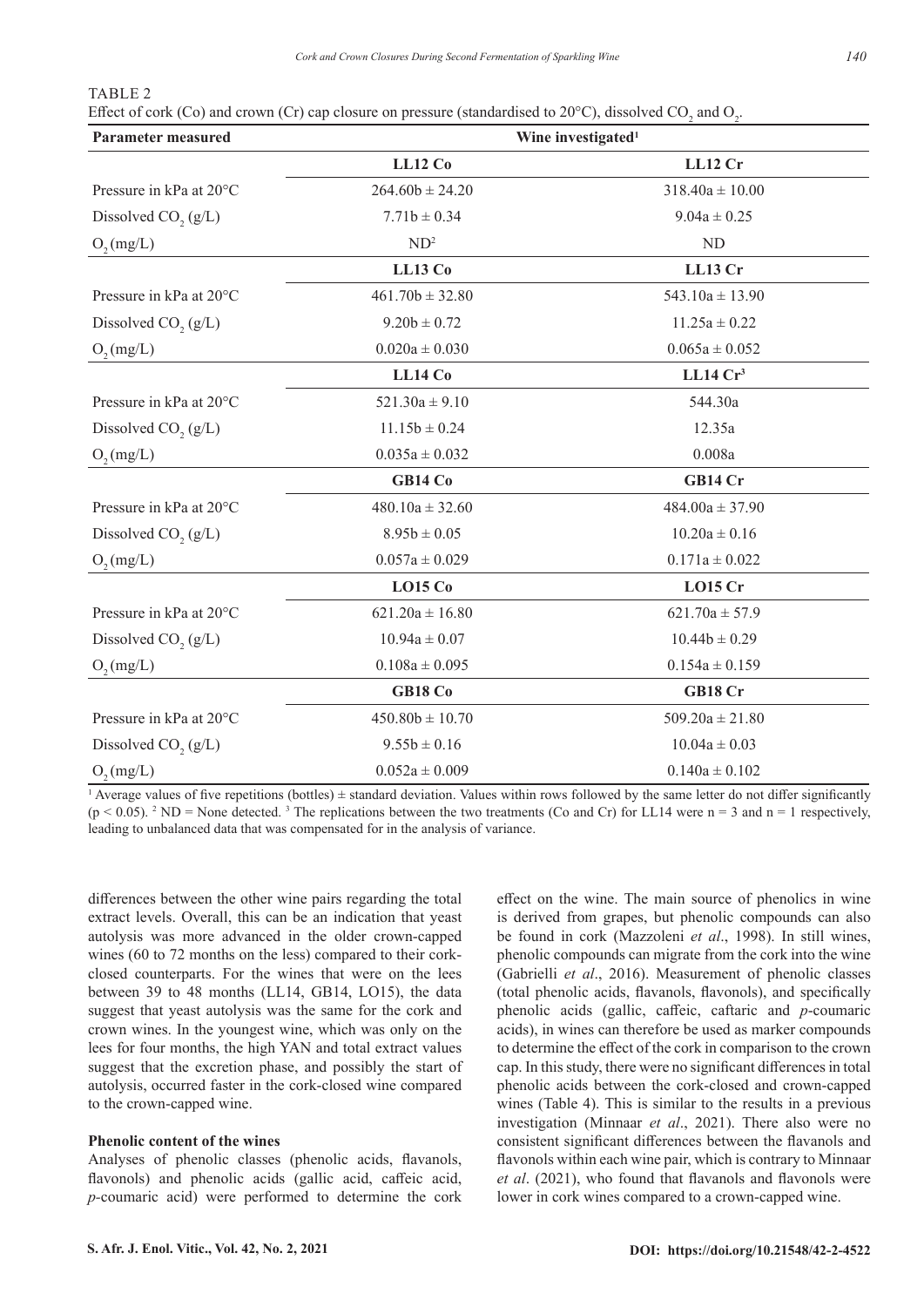

#### **Biplot (axes F1 and F2: 96,05 %)**



Principal component analysis of pH, malic acid and total acidity of six pairs of Methode Cap Classique wines bottled under crown (Cr) and cork (Co) during the second fermentation and maturation on yeast lees.

Measurement of the individual phenolic acids (monomeric phenolic compounds) by the HPLC technique showed that, overall, there were no consistent patterns between the levels of gallic, caftaric, caffeic and *p*-coumaric acids between the cork and crown wines (Table 5). However, gallic acid showed the most variation between the two wines. It was expected that the older wines would have higher levels of gallic acid in the cork wines due to the longer exposure to the cork versus lower levels in the younger vintage (2018). However, this was not substantiated by the data. The oldest wine (2012) showed no significant differences in phenolic acids between cork and crown, while the 2013 wine showed significantly lower gallic acid in the cork wine (approx. 50% lower than the crown wine). The two 2014 wines had significantly more gallic acid in the cork wines (as would be expected due to migration from the cork into the wine), while the 2015 and 2018 wines had significantly lower gallic acid in the cork-closed wine compared to their crown-capped counterpart.

Polymerisation of monomeric phenolic compounds does occur in wine and will result in a decrease in the measured level of these compounds (Monagas *et al*., 2005; Di Gaspero *et al*., 2020; Hornedo-Ortega *et al*., 2020). The change in the monomeric compounds reported in this study could be a result of  $O_2$  ingress because the differences in closure type altered the concentrations of phenolic compounds due to polymerisation. This is in agreement with Poças *et al*. (2010), who reported that bottle closures with different permeability capacity affect the dissolved  $O_2$  and, subsequently, the phenolic content in bottled still wines. In addition, phenolic acids, especially gallic acid, can migrate from the cork into the wine, which will further alter the phenolic profile of the wine (Minnaar *et al*., 2021). The phenolic acids can also

combine with other wine compounds (Dufour & Bayonove, 1999; Mazauric & Salmon, 2005). These aforementioned factors can explain the measured differences found in the phenolic acid concentrations reported in this study.

The differences in gallic and caftaric acid concentrations found in the cork and crown wines (2018 vintage) (Table 5) imply that the migration and polymerisation of phenolic acids are faster than originally surmised. Although an anecdotal sensory effect may only be noticed after a number of years of cork contact, the change in phenolic profile can be detected chemically within four months of bottle maturation. In addition, as pointed out by Minnaar *et al*. (2021), the concentration of phenolic compounds in the wine could be affected by the area of cork in contact with the wine. Factors such as cork roughness and porosity would increase the cork area of the disc in contact with the wine and presumably lead to a higher level of phenolics in the wine.

Further analysis by PCA described between 70% and 99% of the variation in the gallic, caffeic, caftaric and *p-*coumaric acid data, with separation between the corkclosed and crown-capped wines (Fig. 3). However, there was no consistent pattern of association between individual phenolic acids linked to either cork-closed or crown-capped wines. The cork-closed wines were associated with gallic and *p*-coumaric acid (LL12 Co, Fig. 3a), caftaric and *p*-coumaric acid (LL13 Co, Fig. 3b), caffeic acid (LL14, Fig. 3c), and caffeic and gallic acid (GB14, Fig. 4d; GB18, Fig. 4f). The 2015 cork-closed wines did not associate with any particular phenolic acid (Fig. 4e). Therefore, the concentrations of these four acids will have to be used collectively to serve as marker compounds to determine the closure effect on MCC wines.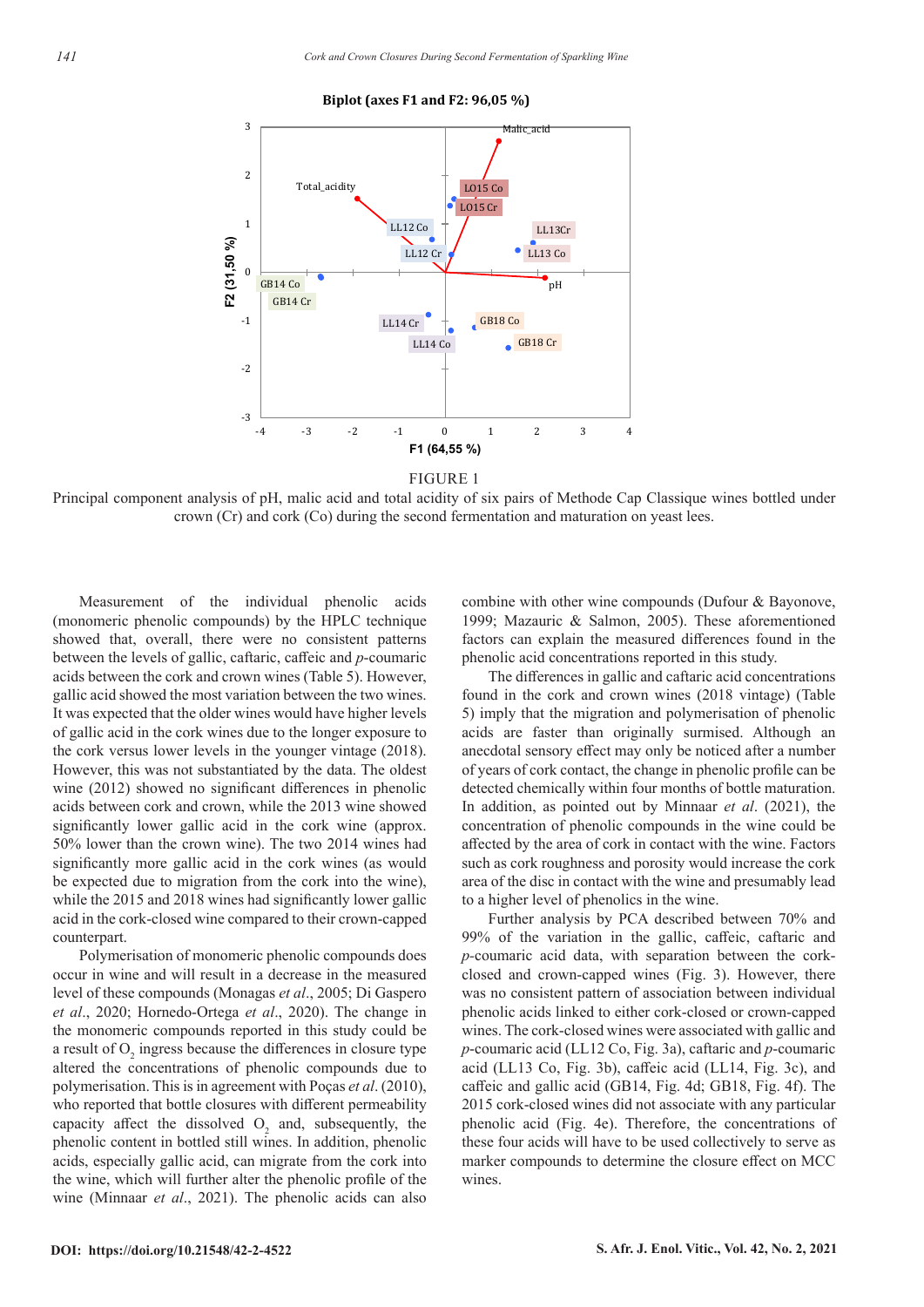

FIGURE 2

Principal component analysis of spectral data of cork-closed (green points) and crown-capped (blue points) wines per treatment pair generated by OPUS software (ALPHA II™ Bruker, South Africa). (a) LL12; (b) LL13; (c) LL14; (d) GB14; (e) LO15; and (f) GB18. Each point represents an individual bottle.

#### **Sensory analysis**

Five treatment pairs of cork and crown wines were judged (LL12, LL13, LL14, GB14, LO15). Of the 42 attributes on the CATA tasting sheet, only 25 elicited sufficient responses to be included in the CA. None of the sparkling wines had any cork taint or faulty corks, and all wines scored zero for the CATA cork-taint question.

Phenolic compounds contribute to wine sensory properties such as astringency and bitterness, and as part of mouthfeel, structure and persistence of flavour; however, these attributes are also affected by levels of sweetness, pH and alcohol (Lesschaeve & Noble, 2005; Romano *et al*., 2011; De Freitas, 2019). It therefore was expected that the overall differences between the cork-closed and crowncapped wines, as observed in the infrared spectral fingerprints (Fig. 2) and the phenolic data (Fig. 3), would be reflected in the sensory data. The CA of the sensory data explained between 58% and 80% of the variation in the data. Overall,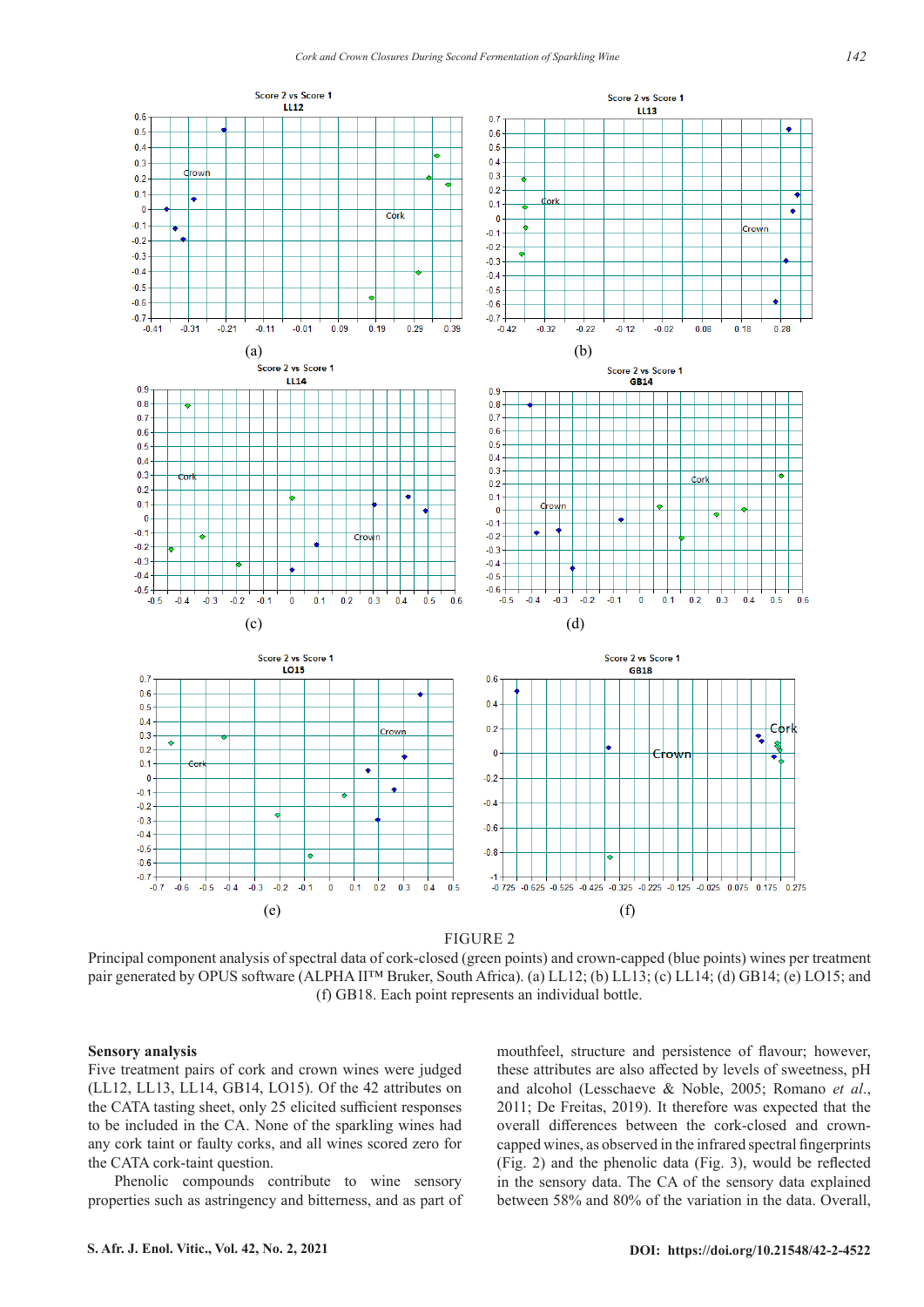## TABLE 3

Effect of cork (Co) and crown cap (Cr) closure on fermentation and yeast lees parameters.

| <b>Parameter measured</b>    | Wine investigated <sup>1</sup>               |                                               |  |
|------------------------------|----------------------------------------------|-----------------------------------------------|--|
|                              | LL12 Co                                      | LL12 Cr                                       |  |
| Total yeast count (cells/mL) | $2.13 \times 10^{6}a \pm 4.72 \times 10^{5}$ | $2.45 \times 10^{6}a \pm 5.96 \times 10^{5}$  |  |
| Sugar (°Balling)             | $-1.90a \pm 0.07$                            | $-2.00b \pm 0.08$                             |  |
| Alcohol $(\% )$              | $12.14b \pm 0.13$                            | $12.30a \pm 0$                                |  |
| YAN $(mg/L)$                 | $68.30b \pm 4.69$                            | $75.60a \pm 3.96$                             |  |
| Total extract $(g/L)$        | $19.06a \pm 1.67$                            | $18.18a \pm 1.39$                             |  |
|                              | LL13 Co                                      | LL13 Cr                                       |  |
| Total yeast count (cells/mL) | $7.3 \times 10^6 a \pm 5.71 \times 10^6$     | $4.77 \times 10^{6}a \pm 3.37 10^{6}$         |  |
| Sugar $(^{\circ}B)$          | $-1.70b \pm 0.2$                             | $-1.50a \pm 0$                                |  |
| Alcohol $(\% )$              | $12.14b \pm 0.13$                            | $12.30a \pm 0$                                |  |
| $YAN$ (mg/L)                 | $105.80b \pm 2.3$                            | $124.30a \pm 11.3$                            |  |
| Total extract $(g/L)$        | $18.88a \pm 2.54$                            | $20.20a \pm 1.77$                             |  |
|                              | LL14 Co                                      | LL14 Cr                                       |  |
| Total yeast count (cells/mL) | $5.08 \times 10^{6}a \pm 3.60 \times 10^{6}$ | $7.73 \times 10^6$ a ± 3.83 x 10 <sup>6</sup> |  |
| Sugar $(^{\circ}B)$          | $-2.00a \pm 0.2$                             | $-2.00a \pm 0.2$                              |  |
| Alcohol $(\% )$              | $12.32a \pm 0.08$                            | $11.96b \pm 0.27$                             |  |
| $YAN$ (mg/L)                 | $122.10a \pm 9.2$                            | $119.00a \pm 13.2$                            |  |
| Total extract $(g/L)$        | $13.24a \pm 1.62$                            | $12.37a \pm 1.33$                             |  |
|                              | GB14 Co                                      | GB14 Cr                                       |  |
| Total yeast count (cells/mL) | $4.79 \times 10^{6}a \pm 2.33 \times 10^{6}$ | $3.95 \times 10^{6}a \pm 2.47 \times 10^{6}$  |  |
| Sugar $(^{\circ}B)$          | $-2.20a \pm 0.09$                            | $-2.20a \pm 0.12$                             |  |
| Alcohol $(\% )$              | $12.38a \pm 0.02$                            | $12.40a \pm 0.03$                             |  |
| YAN $(mg/L)$                 | $120.40a \pm 1.98$                           | $121.50a \pm 2.2$                             |  |
| Total extract (g/L)          | $16.62a \pm 0.99$                            | $16.58a \pm 1.23$                             |  |
|                              | LL15 Co                                      | LL15 Cr                                       |  |
| Total yeast count (cells/mL) | 3.05 x $10^6$ a ± 1.77 x $10^6$              | $4.62 \times 10^{6}a \pm 1.11 \times 10^{6}$  |  |
| Sugar $(^{\circ}B)$          | $-2.20b \pm 0$                               | $-2.10a \pm 0.1$                              |  |
| Alcohol $(\% )$              | $12.88a \pm 0.04$                            | $12.78b \pm 0.04$                             |  |
| $YAN$ (mg/L)                 | $82.90a \pm 4.7$                             | $82.90a \pm 3.8$                              |  |
| Total extract $(g/L)$        | $12.50a \pm 1.64$                            | $12.28a \pm 1.33$                             |  |
|                              | GB18 Co                                      | GB18 Cr                                       |  |
| Total yeast count (cells/mL) | $4.55 \times 10^{6}a \pm 1.14 \times 10^{6}$ | $3,70 \times 10^6$ a $\pm 6.9 \times 10^5$    |  |
| Sugar $(^{\circ}B)$          | $-1.80a \pm 0.12$                            | $-2.28b \pm 0.11$                             |  |
| Alcohol $(\% )$              | $12.32a \pm 0.24$                            | $12.50a \pm 0.40$                             |  |
| YAN $(mg/L)$                 | $118.20a \pm 8.5$                            | $97.72b \pm 10.02$                            |  |
| Total extract (g/L)          | $17.40a \pm 1.03$                            | $12.73b \pm 0.99$                             |  |

<sup>1</sup> Average values of five repetitions (bottles)  $\pm$  standard deviation. Values within rows followed by the same letter do not differ significantly  $(p < 0.05)$ .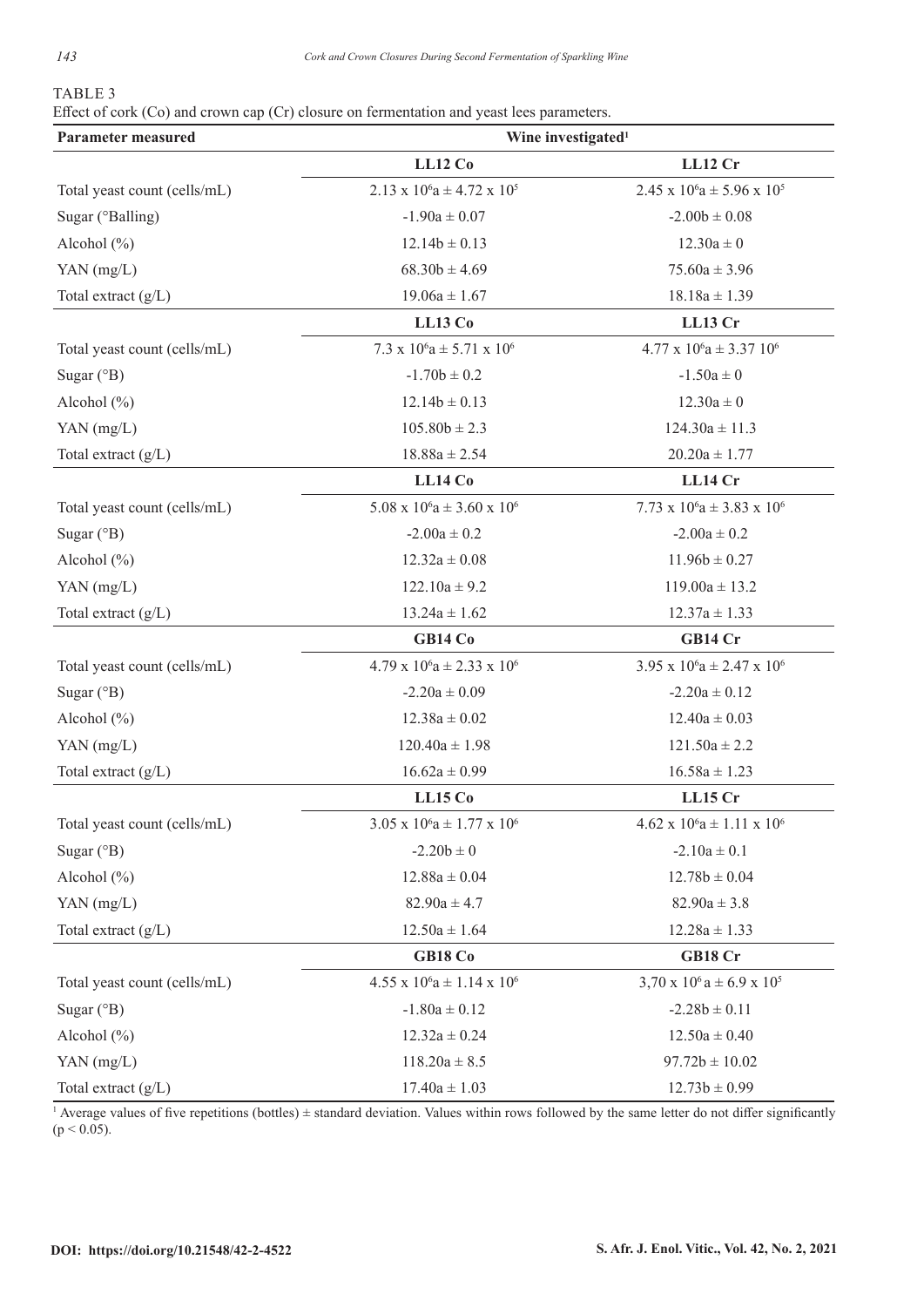



#### FIGURE 3

Principal component analysis biplots of gallic, caffeic caftaric and *p-*coumaric acid values of cork-closed (Co) and crowncapped (Cr) Méthode Cap Classique wines. Cork wines are highlighted in cream and crown-capped wines in green. a) LL12; (b) LL13; (c) LL14. Codes followed by an underscore and a numeral denote the replicate number.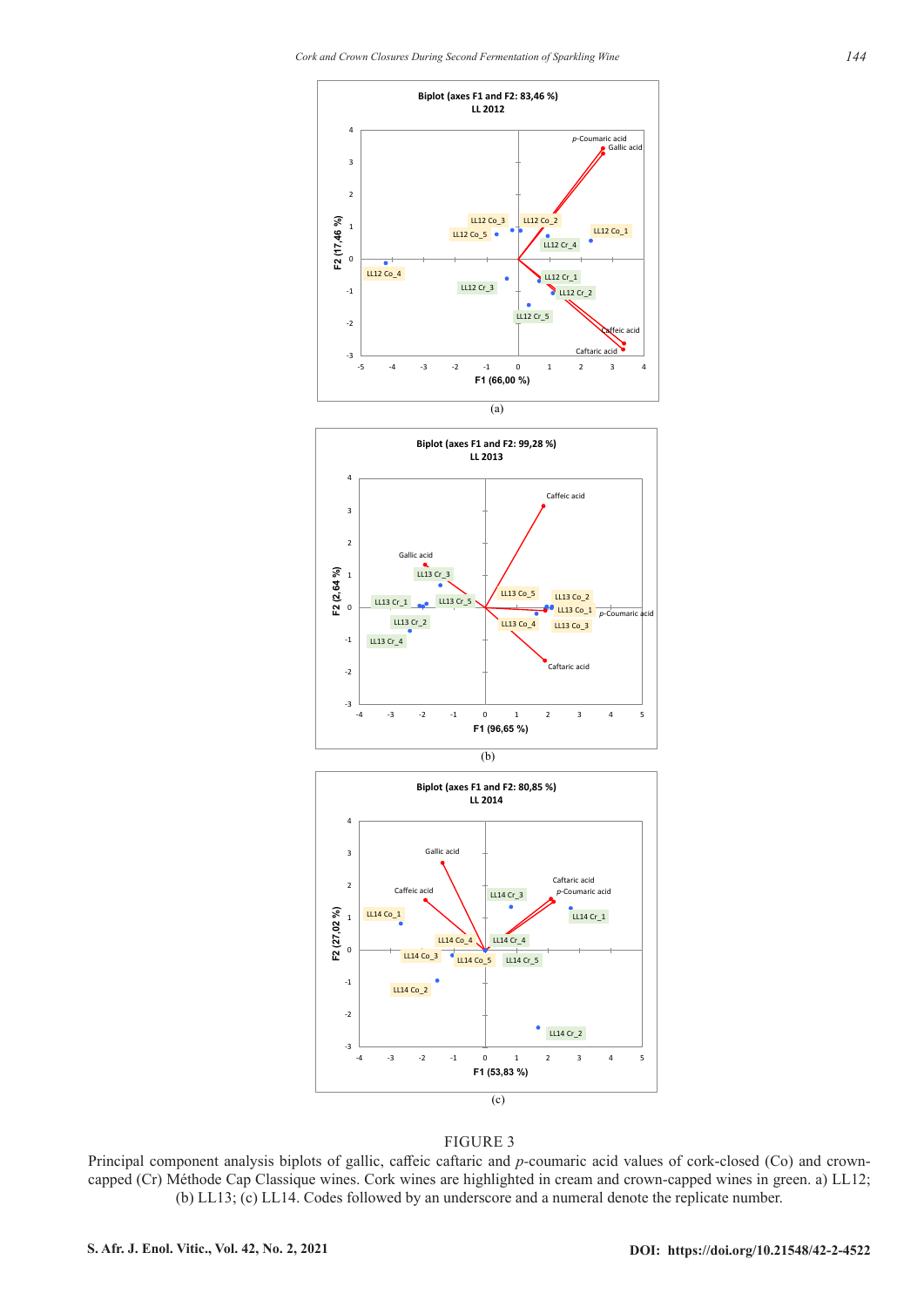





#### FIGURE 3 (CONTINUED)

Principal component analysis biplots of gallic, caffeic caftaric and *p-*coumaric acid values of cork-closed (Co) and crowncapped (Cr) Méthode Cap Classique wines. Cork wines are highlighted in cream and crown-capped wines in green. (d) GB14; (e) LO15; and (f) GB18. Codes followed by an underscore and a numeral denote the replicate number.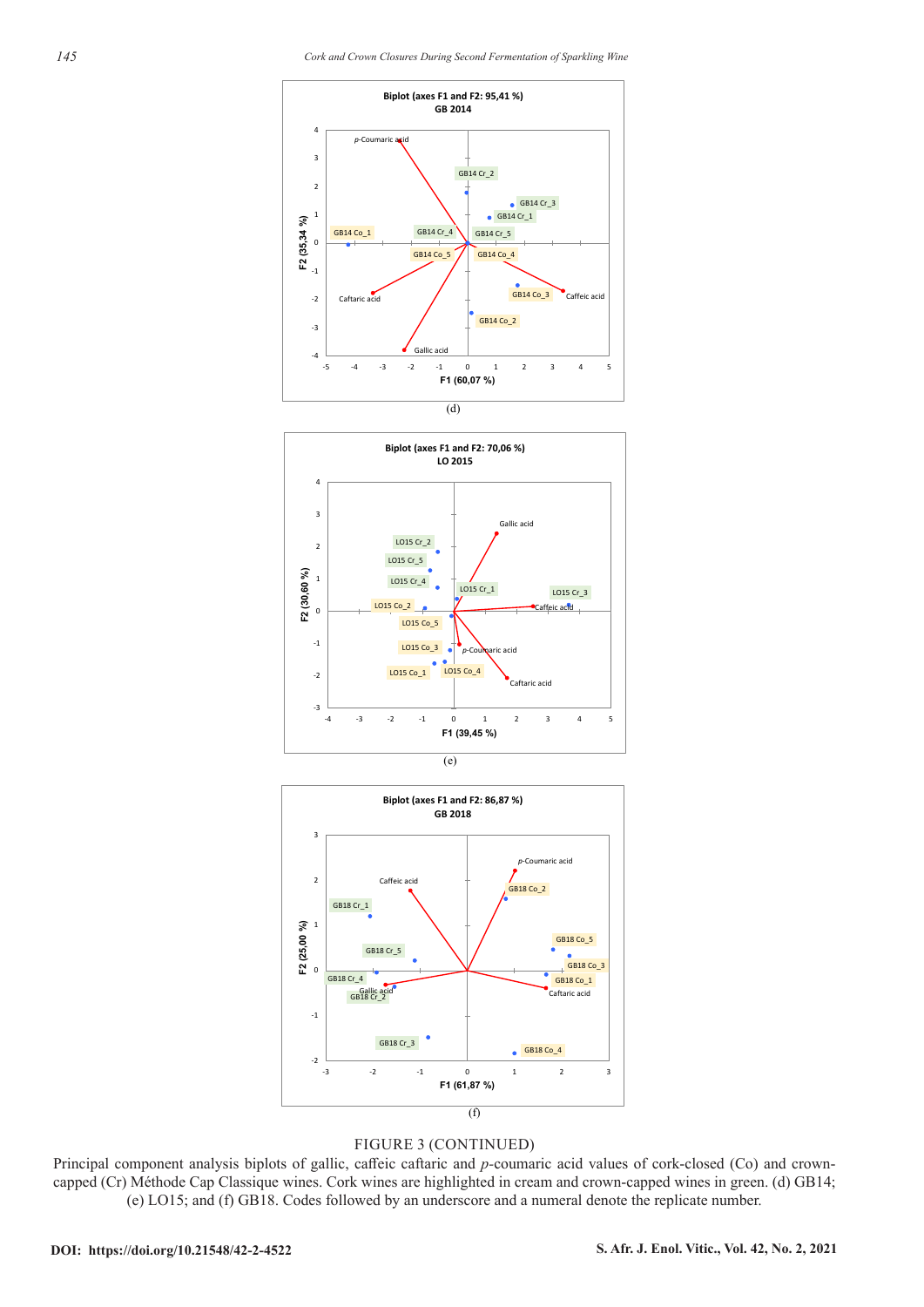#### TABLE 4

Comparison of phenolic classes using a spectrophotometric method in pairs of Méthode Cap Classique wines closed under cork (Co) and crown cap (Cr).

| <b>Phenolic classes</b>     | Wine investigated <sup>1</sup> |                   |
|-----------------------------|--------------------------------|-------------------|
|                             | LL12 Co                        | LL12 Cr           |
| Phenolic acids <sup>2</sup> | $12.34a \pm 0.55$              | $12.29a \pm 0.06$ |
| Flavonols <sup>3</sup>      | $26.30a \pm 1.14$              | $26.30a \pm 1.14$ |
| Flavanols <sup>4</sup>      | $21.51a \pm 0.11$              | $21.58a \pm 0.96$ |
|                             | LL13 Co                        | LL13 Cr           |
| Phenolic acids              | $11.92a \pm 0.80$              | $11.43a \pm 0.46$ |
| Flavonols                   | $26.11a \pm 1.135$             | $27.08a \pm 1.59$ |
| Flavanols                   | $21.29a \pm 0.93$              | $21.30a \pm 0.49$ |
|                             | LL14 Co                        | LL14 Cr           |
| Phenolic acids              | $12.14a \pm 0.10$              | $11.80a \pm 0.48$ |
| Flavonols                   | $22.71a \pm 2.18$              | $20.73a \pm 0.69$ |
| Flavanols                   | $21.84a \pm 0.10$              | $21.77a \pm 0.38$ |
|                             | GB14 Co                        | GB14 Cr           |
| Phenolic acids              | $11.85a \pm 0.34$              | $11.48a \pm 0.54$ |
| Flavonols                   | $24.71a \pm 1.07$              | $26.38b \pm 0.99$ |
| Flavanols                   | $21.86a \pm 0.21$              | $22.04a \pm 0.05$ |
|                             | LO15C <sub>0</sub>             | $LO$ 15 Cr        |
| Phenolic acids              | $11.90a \pm 0.61$              | $11.98a \pm 0.46$ |
| Flavonols                   | $23.78a \pm 2.08$              | $24.79a \pm 0.77$ |
| Flavanols                   | $21.92a \pm 0.06$              | $21.54b \pm 0.23$ |
|                             | GB18 Co                        | GB18 Cr           |
| Phenolic acids              | $11.85a \pm 0.50$              | $12.09a \pm 0.19$ |
| Flavonols                   | $25.88a \pm 0.86$              | $25.67a \pm 0.47$ |
| Flavanols                   | $21.37b \pm 0.19$              | $21.77a \pm 0.13$ |

<sup>1</sup> Average values  $\pm$  standard deviation of three repetitions (bottles). Values within rows followed by the same letter do not differ significantly (p < 0.05). 2 Phenolic acids = mg *p*-coumaric acid equivalents/L; <sup>3</sup> Flavonols = mg quercetin equivalents/L. <sup>4</sup> Flavanols = mg gallic acid equivalents/L.

the cork-closed and crown-capped wines did have different sensory profiles, although there were some instances of overlapping (Fig. 4c) not found in the phenolic data (Fig. 3). The differences between the cork-closed and crown-capped wines appeared to be more pronounced in the older wines (2012 to 2014) (Fig. 4a to 4d), and less so in the younger (2015) wine (Fig. 4e), which had been in contact with the cork for a shorter time. Similar to the individual phenolic acid data, there were no consistent sensory attributes linked to a cork or crown wine, or *vice versa*. This can be ascribed to the different blends, ages and stages of development of the wines. However, overall, the cork wines generally appeared to be associated visually with smaller bubbles, less pronounced autolytic character and a longer aftertaste and, for the older cork-closed wines, with yeasty and sometimes toasty attributes. In contrast, the crown-capped wines were

associated with visually larger bubbles, more pronounced autolytic character and a shorter aftertaste. The more pronounced autolytic character could be the result of high levels of yeast autolysis, as reflected in the high YAN levels of the older wines (Table 3).

The smaller bubbles and longer aftertaste found in the cork-closed wines are desirable sensory characteristics and can lead to a perception that these wines are more complex in flavour (Spence & Wang, 2018), whereas the crown-capped wines were less complex. These measured differences tentatively support the view held by MCC producers that cork brings about a stylistic change in their wines.

### CO<sub>2</sub> kinetics

Sparkling wine is characterised by  $CO_2$  content that is not only visually appealing to the consumer as the bubbles and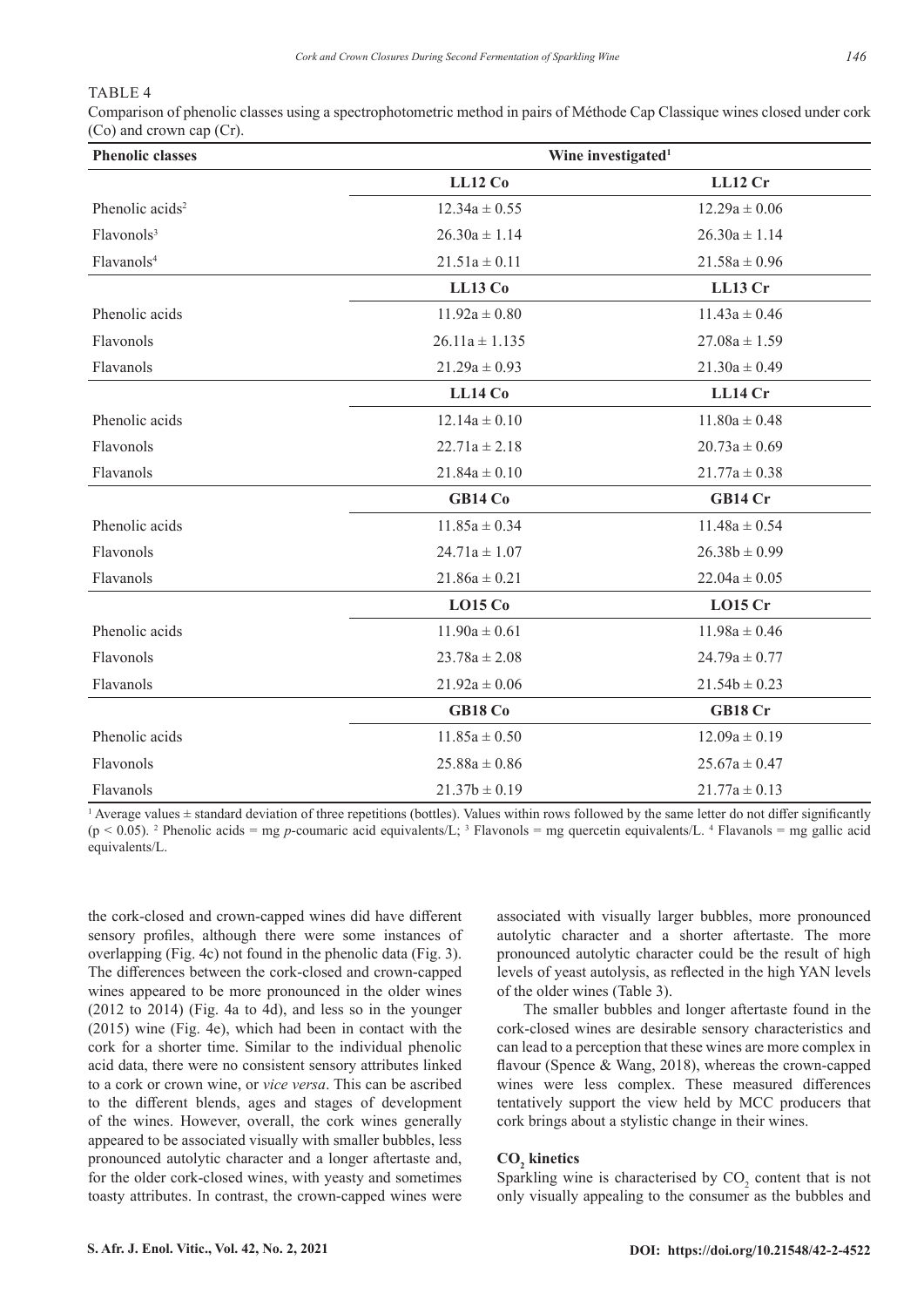





#### FIGURE 4

Correspondence analysis biplots for CATA (check-all-that-apply) sensory data of Méthode Cap Classique wines that underwent a secondary fermentation and maturation under cork (Co) or crown (Cr). Cork-closed wines are highlighted in cream and crown-capped wines in green. a) LL12, (b) LL13, (c) LL14. Codes followed by an underscore and a numeral denote replicates.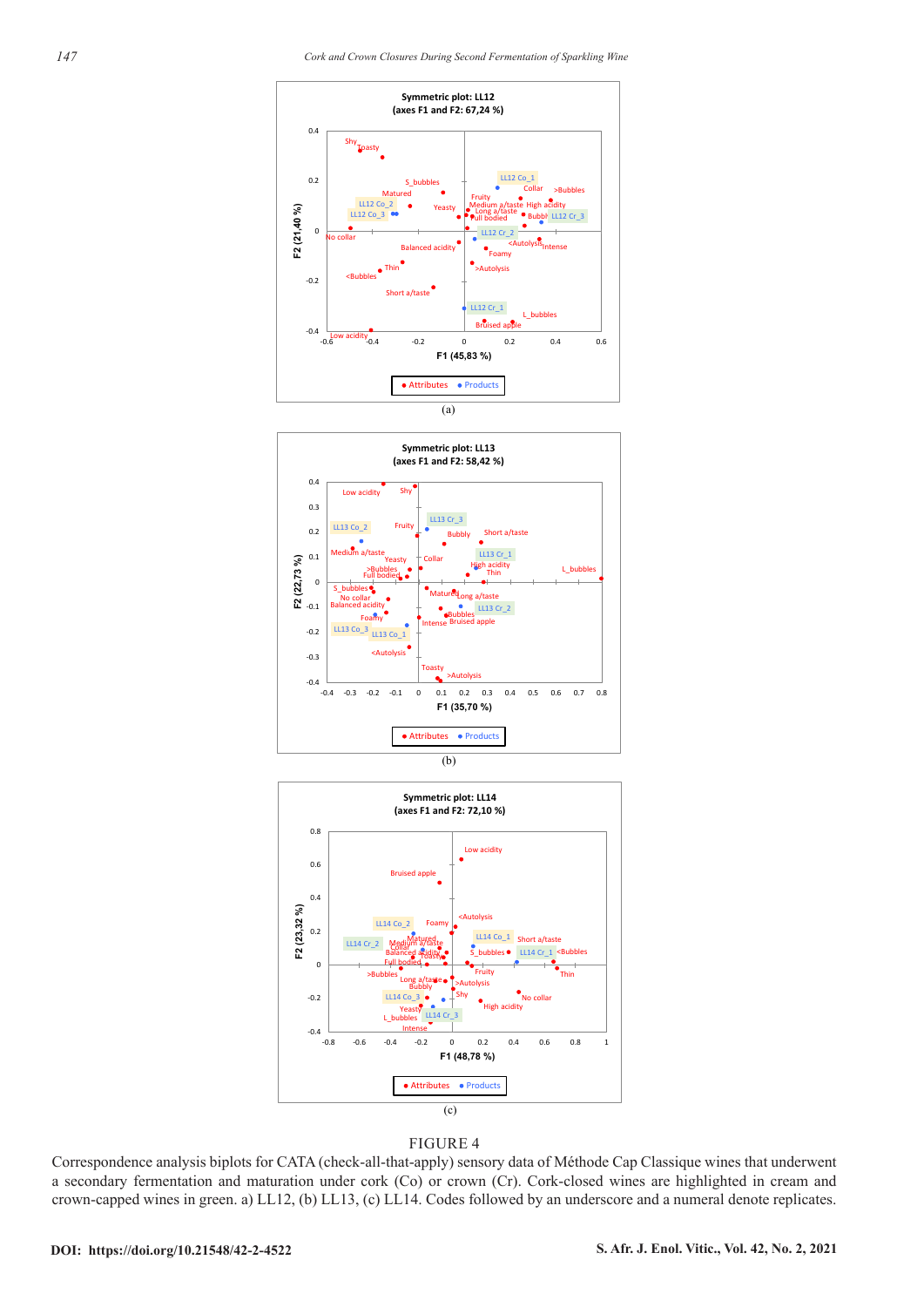

#### FIGURE 4 (CONTINUED)

Correspondence analysis biplots for CATA (check-all-that-apply) sensory data of Méthode Cap Classique wines that underwent a secondary fermentation and maturation under cork (Co) or crown (Cr). Cork-closed wines are highlighted in cream and crown-capped wines in green. (d) GB14, (e) LO15. Codes followed by an underscore and a numeral denote replicates.

mousse (foam) in the glass (Howe, 2003), but also adds to the typical mouthfeel imparted by the release of dissolved  $CO<sub>2</sub>$ . One of the reasons producers use a cork closure during secondary fermentation is because of anecdotal evidence that bubble retention time is improved and a desired smaller bubble is achieved. To test this,  $CO_2$  kinetics were investigated by measuring mass loss from a glass and bubble count over 20 minutes.

As the glass shape and interior glass surface can play an important role in the formation of bubbles due to bubble nucleation sites (scratches, impurities), the use of the same glasses throughout the trial ensured a degree of standardisation (Liger-Belair *et al*., 2009). The first glass poured is always subjected to a more chaotic flow, which increases the loss of dissolved  $CO_2$  through turbulence and bubble entrapment (Liger-Belair *et al*., 2012), which was also observed in this investigation. For these reasons, the

first glass poured was used only for temperature monitoring. The use of a cradle pourer also ensured a more stable pouring technique. The latter, together with holding the glass at a 45° angle, minimised the development of foam on the wine surface, thereby retaining maximum dissolved CO<sub>2</sub> in the wine. This was in contrast to the method utilised by Liger-Belair *et al*. (2012), who used a traditional restaurant Champagne-pouring method into a flute glass to maximise the development of foam on top of the wine. However, despite the differences in glass shape and pouring method, similar exponential decreases in mass were observed to those of Liger-Belair *et al*. (2001).

The time duration of 20 minutes is reasonable for consuming a glass of wine after pouring, although many consumers would finish a glass in a shorter time. The temperature of the wine when opened also affects the  $CO<sub>2</sub>$ kinetics (Liger-Belair *et al*., 2009), but temperature trials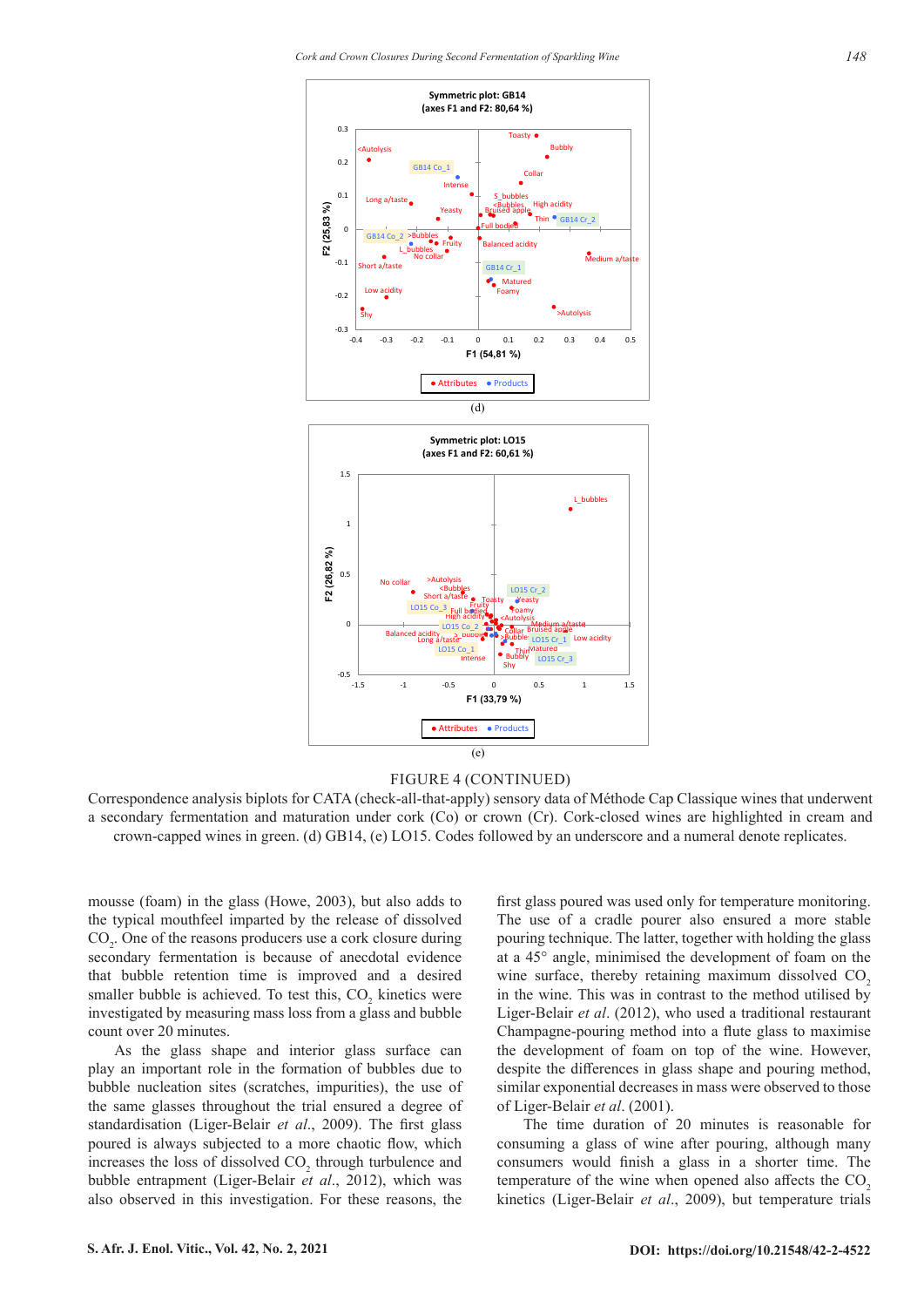## TABLE 5

Comparison of phenolic acids (gallic acid, caftaric acid, caffeic acid, *p-*coumaric acid) using an HPLC method in pairs of Méthode Cap Classique wines closed with cork (Co) and crown caps (Cr).

|                           | Wine investigated  |                     |
|---------------------------|--------------------|---------------------|
| Phenolic acids $(mg/L)^1$ | LL12 Co            | LL12 Cr             |
| Gallic acid               | $21.71a \pm 1.13$  | $21.26a \pm 0.34$   |
| Caftaric acid             | $9.16a \pm 0.34$   | $9.45a \pm 0.12$    |
| Caffeic acid              | $14.07a \pm 0.45$  | $14.53a \pm 0.20$   |
| $p$ -Coumaric             | $4.00a \pm 0.27$   | $4.05a \pm 0.25$    |
|                           | LL13C <sub>0</sub> | LL13 Cr             |
| Gallic acid               | $38.52b \pm 1.01$  | *97.79 $a \pm 0.93$ |
| Caftaric acid             | $15.32a \pm 0.41$  | $9.25b \pm 0.37$    |
| Caffeic acid              | $16.46a \pm 0.32$  | $12.96b \pm 1.11$   |
| p-Coumaric acid           | $5.12a \pm 0.07$   | $4.21b \pm 0.11$    |
|                           | LL14 Co            | LL14 Cr             |
| Gallic acid               | $42.15a \pm 0.13$  | $41.67b \pm 0.65$   |
| Caftaric acid             | $8.77b \pm 0.05$   | $9.17a \pm 0.15$    |
| Caffeic acid              | $9.47a \pm 0.16$   | $9.35a \pm 0.08$    |
| $p$ -Coumaric acid        | $3.28a \pm 0.05$   | $3.48a \pm 0.15$    |
|                           | GB14 Co            | GB13 Cr             |
| Gallic acid               | $16.18a \pm 0.41$  | $15.23b \pm 0.22$   |
| Caftaric acid             | $8.03a \pm 0.30$   | $7.69a \pm 0.02$    |
| Caffeic acid              | $5.44a \pm 0.14$   | $5.45a \pm 0.06$    |
| p-Coumaric acid           | $4.33a \pm 0.33$   | $4.52a \pm 0.09$    |
|                           | LO15C <sub>0</sub> | $LO15$ Cr           |
| Gallic acid               | $55.40b \pm 0.56$  | $57.46a \pm 0.56$   |
| Caftaric acid             | $23.78a \pm 0.17$  | $23.66a \pm 0.24$   |
| Caffeic acid              | $6.24a \pm 0.03$   | $6.35a \pm 0.34$    |
| $p$ -Coumaric acid        | $1.96a \pm 0.05$   | $2.05a \pm 0.20$    |
|                           | GB18 Co            | GB18 Cr             |
| Gallic acid               | $46.29b \pm 0.19$  | $60.58a \pm 0.59$   |
| Caftaric acid             | $20.43a \pm 0.15$  | $19.31b \pm 0.48$   |
| Caffeic acid              | $6.44a \pm 0.28$   | $19.31a \pm 0.48$   |
| $p$ -Coumaric acid        | $3.07a \pm 0.10$   | $2.98a \pm 0.04$    |

<sup>1</sup> Limits of detection (LOD): gallic acid = 0.113 mg/L; caftaric acid = 0.225 mg/L; caffeic acid = 0.032 mg/L; and p-coumaric acid = 0.168 mg/L. Average values of five repetitions (bottles)  $\pm$  standard deviation. Values within rows followed by the same letter do not differ significantly ( $p < 0.05$ ). \* The high gallic acid content of LL13 Cr compared to the other treatments cannot be explained.

of wines stored at 4°C, 15°C and 22°C showed that an initial temperature of 15°C gave the most consistent results with the least change in wine temperature in the glass. The difference in wine temperature from start to finish was 1.33  $\pm$  0.48°C. However, despite standardisation, there was still some degree of variability in total mass lost across bottle repetitions (Fig. 5). This was also found by Liger-Belair *et al*. (2009) and was ascribed to the difficulty of replicated pouring into glasses.

The quantity of CO<sub>2</sub> that could potentially be lost would depend on the quantity initially present in the bottle, i.e. the bottle pressure. Wines at high pressure would lose CO<sub>2</sub> faster than those at low pressure to attain a gas equilibrium. It has also been reported that the turbulence caused during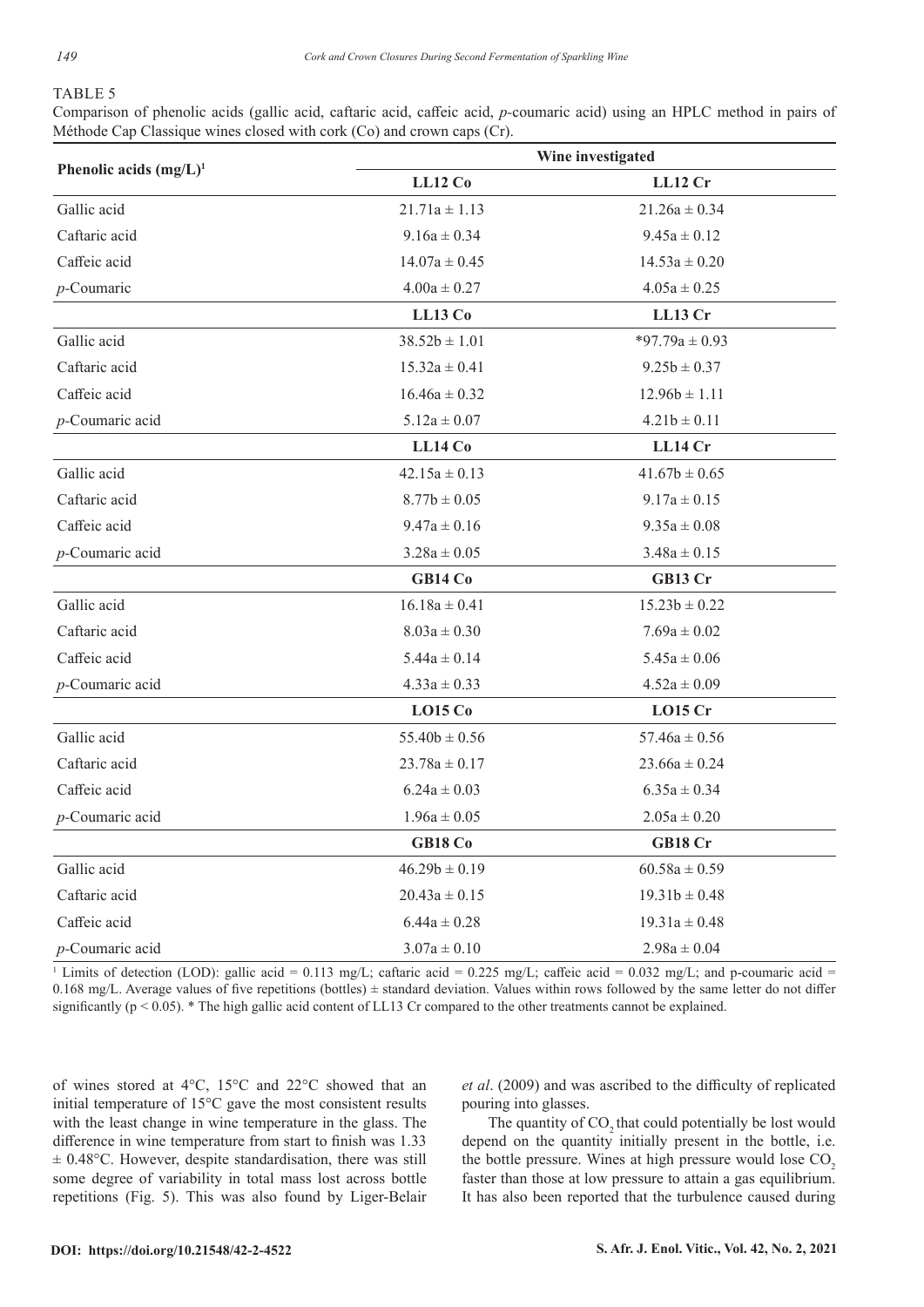

FIGURE 5

Total CO<sub>2</sub> mass loss from an ISO standard tasting wine glass of Méthode Cap Classique sparkling wine after 20 minutes  $\pm$ standard deviation: comparison of a wine fermented under cork (brown) and crown cap (blue). In a cork and crown wine pair, values with the same letter do not differ significantly ( $p < 0.05$ ).

the pouring process results in a notable further loss of dissolved CO<sub>2</sub> (Liger-Belair *et al.*, 2009). Therefore, based on the higher pressure readings of the crown-capped wines (Table 2) compared to cork-closed wines, it was expected that the former would lose more  $CO_2$  than the latter. It was noted that, for four of the six wines, viz. LL12, LL13, LL14 and LO15, the crown-capped wines lost more  $CO_2$  from the glass than the cork wines, but this was only significant for the LL13 wine (Fig. 5). The GB14 and GB18 wines, both from the same producer, showed the opposite, and more  $CO<sub>2</sub>$ was lost from the corked wine, which was not in agreement with the initial pressure readings. These discrepancies may be due to the pressure readings and mass-loss kinetics measurements being taken from different bottles. The average trend across all treatments, however, showed that the cork wine retained its  $CO_2$  content marginally better than the crown-capped wines after pouring (Fig. 5). These differences in wine pressure could be part of the underlying reasons why sparkling wine producers observe that corkclosed wines have better foam stability and bubble retention time than crown-capped wines.

The second part of the  $CO<sub>2</sub>$  kinetic evaluation determined bubble counts from photographic images of the glasses of wine. Although it was not possible to replicate the data, the values for the different treatments were presented in bar charts to provide a visual description of the different cork-crown wine pairs (Fig. 6). The initial average count (time zero) over all treatments varied and was  $881 \pm 488$  bubbles/image and  $826 \pm 197$  bubbles/image for the cork-closed and crowncaped wines, respectively. The use of a single flute glass for all the measurements eliminated bubble nucleation sites as a variable, therefore the observed differences in bubble counts can be ascribed to intrinsic wine parameters. The number of bubbles counted per individual glass decreased exponentially

over 20 minutes, which was similar to the trend observed for mass loss. Expressing the bubble count as a percentage of the number initially present in the glass showed that, after 10 minutes in the glass, cork-closed wines had a tendency on average to higher bubble counts than crown-capped wines (Fig. 6a). This was not sustained and, after 20 minutes, the cork-closed and crown-capped wines had similar bubble counts on average (Fig. 6b). Individually, wines LL12 and LO15 had notably higher bubble counts after 10 and 20 minutes for the cork-closed wine compared to the crowncapped wine after pouring. The remaining wine pairs either showed more bubbles in the crown-capped wine (GB14), or no differences between the two closure types (GB18). A tentative conclusion can therefore be made that the closure type does affect the number of bubbles visible in the glass and, in some instances, a cork closure is more amenable to retaining the appearance of bubbles in a glass of wine for the first ten minutes after pouring.

The  $CO<sub>2</sub>$  content of a wine or beverage has been proposed to affect the aroma (Liger-Belair *et al*., 2001; Howe, 2003; Liger-Belair *et al*., 2009; Saint-Eve *et al*., 2009). Droplets originating from bursting bubbles at the surface of sparkling wine can release aromatic compounds into the immediate atmosphere in the glass (Liger-Belair *et al*., 2009). This would have a direct effect on how a judge or consumer perceives the wine. The higher the concentration of dissolved  $CO_2$  in the wine, the faster the bubble formation, the larger the bubble size and the more bubbles are released (effervescence) from the wine (Liger-Belair *et al*., 2009), and therefore the higher the release of more aroma compounds. As described previously, the cork wines in this study tended to have lower pressure and dissolved  $CO_2$  than the crowncapped wines (Table 2), which, based on the aforementioned conclusions of Liger-Belair *et al*. (2009), should lead to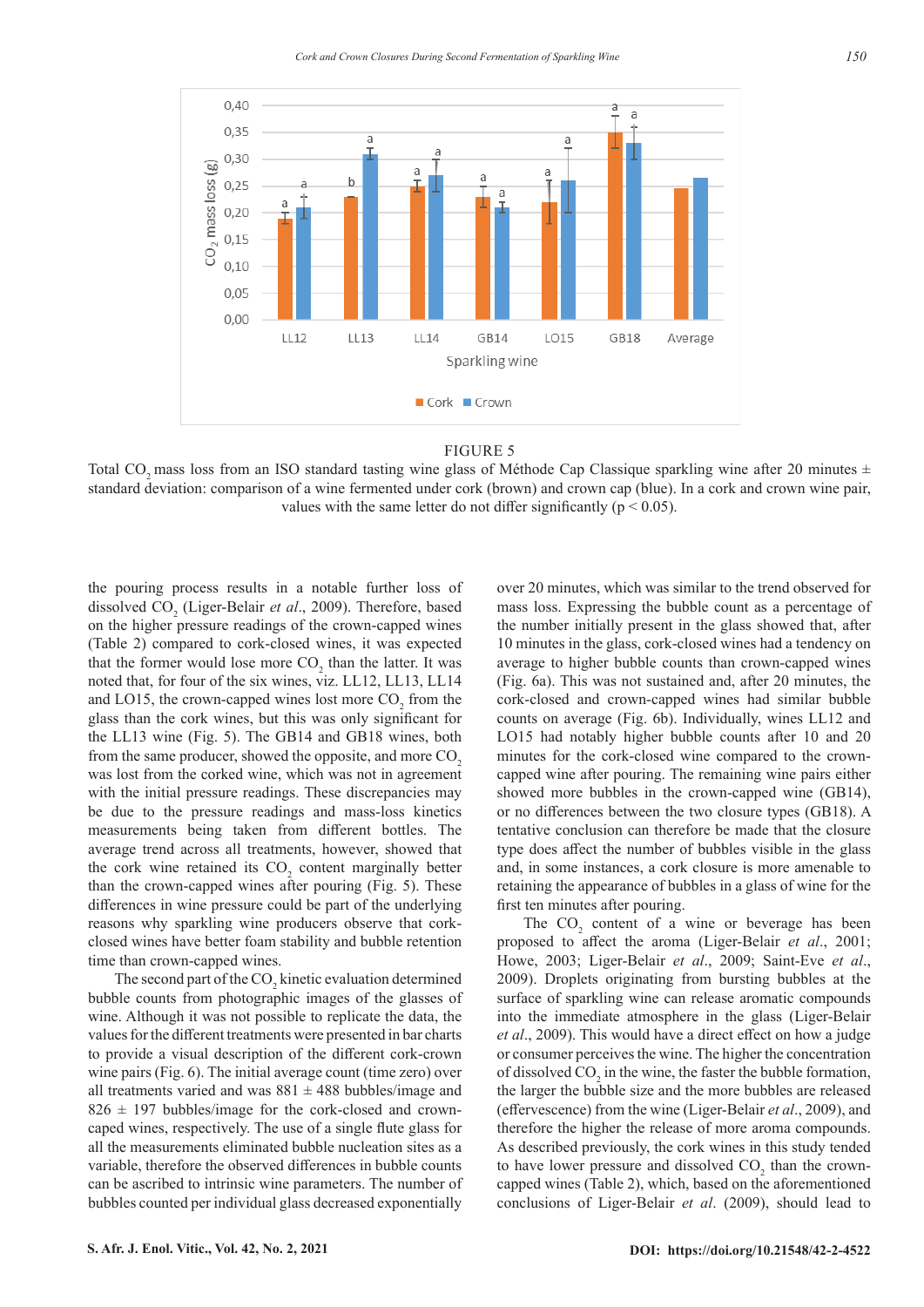



Percentage remaining bubbles in a flute glass of Méthode Cap Classique wine from a cork-closed and crown-capped bottle (a) 10 minutes and (b) 20 minutes after pouring. The bubble count was derived from three sub-sample photographic images of a flute wine glass poured from a single bottle of wine.

slower bubble formation, smaller bubble size and slower release from the cork-closed wine. This is in agreement with the higher number of bubbles counted and the smaller bubble size noted during the sensory analysis. These differences in bubble dynamics could also explain why the cork wines were judged to be different from the crown-capped wines and why they had a longer aftertaste (Fig. 4).

It can further be surmised that, apart from the aforementioned physical effects of the CO<sub>2</sub> kinetics, the underlying phenolic dynamics and possible phenolic compound interactions with other wine components (Dufour & Bayonove, 1999; Mazauric & Salmon, 2005) can be factors supporting the observations of MCC producers that a cork closure affects the wine stylistically and has an effect

on the  $CO_2$  (bubbles and foam). Further investigations to elucidate the more complex compounds, e.g. polymerised phenolic compounds, and molecule complexation with cork compounds will shed more light on the role the cork plays during sparkling wine production.

#### **CONCLUSIONS**

Six pairs of wines from five vintages, closed by either a cork or crown cap, were investigated. Infrared spectroscopy was shown to be a powerful and inexpensive tool to illustrate differences between the pairs of cork-crown wines, although the nature of the differences could not be deduced. Contact with the cork results in changes in the wine's phenolic acid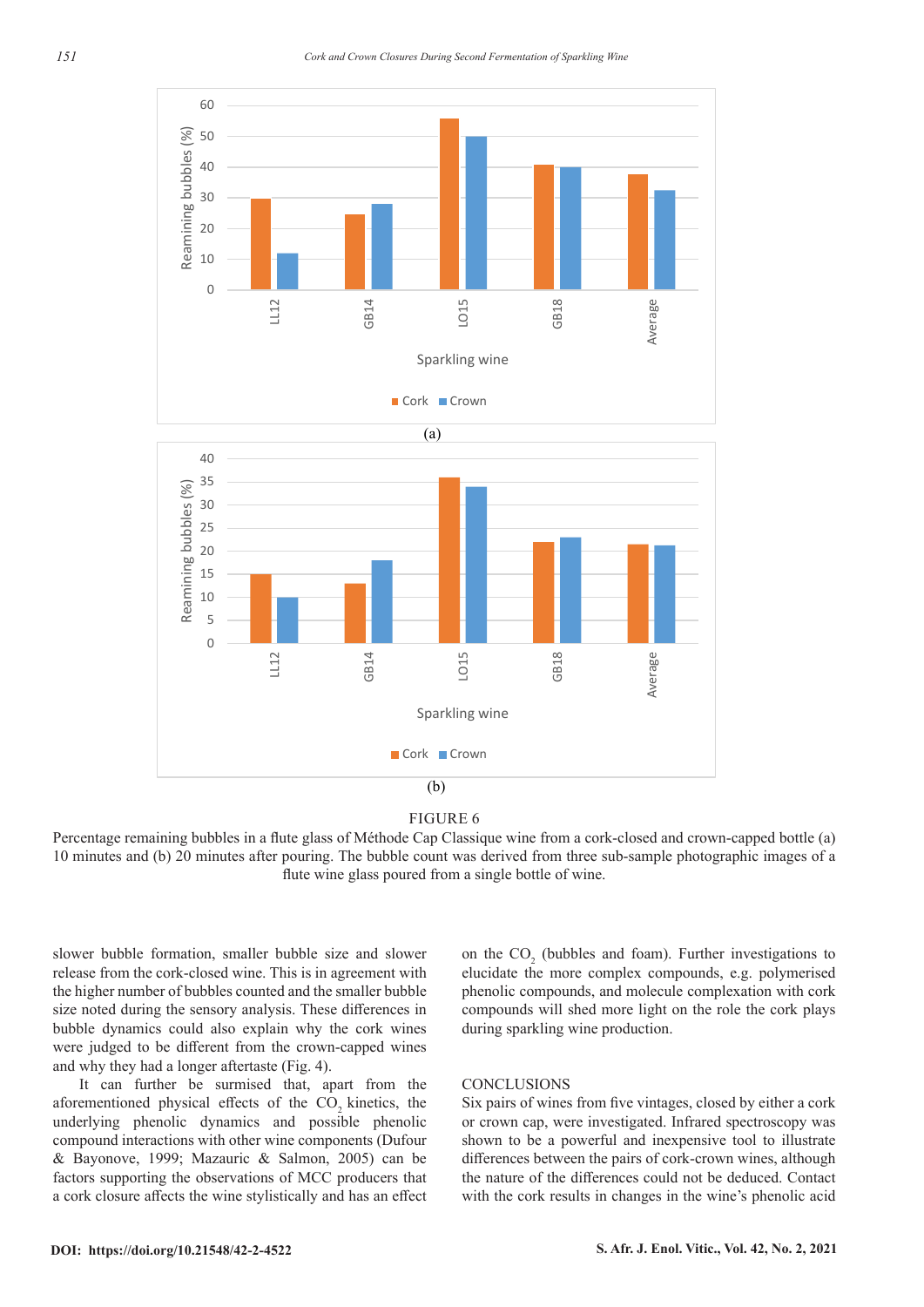profile. Gallic, caftaric, caffeic and *p*-coumaric acids can be measured and used collectively as marker compounds to differentiate between cork-closed and crown-capped wines. The technique of using corks instead of crown cap closures during bottle fermentation and maturation on lees brings about a sensorial change in the wines. Cork-closed wines have less autolytic character but have a longer aftertaste. An effect on the  $CO_2$  kinetics can also occur. The data generated generally show that, after being poured, the  $\text{cork-closed wines lost CO}_2$  slower than the crown-capped wines, with visually more and smaller bubbles. The bubbles are the 'sparkle' that distinguishes sparkling wines from still wines and are a characteristic that consumers generally find appealing (Howe, 2003). Based on the data generated in this study, anecdotal evidence observed by sparkling wine producers on the effect of cork on foam stability, bubble texture and stylistic changes in MCC wine is tentatively supported. Producers wanting to change their style of wine can therefore use cork as a wine production tool to achieve this. However, further investigations are needed to explain more fully the perceived sensory differences between corkclosed and crown-capped wines.

#### LITERATURE CITED

Alexi, N., Nanoub, E., Lazoc, O., Guerreroc, L., Grigorakism K. & Byrnea, D.V., 2018. Check-all-that-apply (CATA) with semi-trained assessors: Sensory profiles closer to descriptive analysis or consumer elicited data? Food Qual. Pref. 64, 11-20.

Azevedo, J., Fernandes, I., Lopes, P., Roseira, I., Cabral, M., Mateus, N. & Freita, V., 2014. Migration of phenolic compounds from different cork stoppers to wine model solutions: Antioxidant and biological relevance. Eur. Food Res. Technol*.* 239, 951-960.

Cap Classique Producers Association. 2021. Methode Champenoise. Available from www.capclassique.co.za (accessed 15 April 2021).

Comité Champagne, 2020. From vine to wine: What is Champagne wine? Effervescence. Available from https://www.champagne.fr/en/from-vineto-wine/what-is-champagne-wine/effervescence (accessed 30 November 2020).

De Freitas, V., 2019. Revisiting wine polyphenols chemistry in relation to their sensory characteristics. In: Halbwirth, H., Stich, K., Cheynier, V. & Quideau, S. (eds). Recent advances in polyphenol research, vol 6. S. John Wiley & Sons Ltd, Hoboken, NJ. pp 263 – 284.

Di Gaspero, M., Ruzza, P., Hussain, R., Honisch, C., Biondi, B., Siligardi, G., Marangon, M., Curioni, A. & Vincenzi, S., 2020. The secondary structure of a major wine protein is modified upon interaction with polyphenols. Molecules 25, 1646. doi:10.3390/molecules25071646

Dom Perignon, 2021. Plénitude 2. Retrieved from https://www. domperignon.com/ww-en/champagne/vintage/dom-perignon-p2/2002 (accessed 15 April 2021).

Dufour, C. & Bayonove, C.L., 1999. Interactions between wine polyphenols and aroma substances. An insight at the molecular level. J. Agric. Food Chem. 47, 678-684.

Fernandes, A., Fernandes, I., Cruz, L., Mateus, N., Cabral, M. & De Freitas, V., 2009. Antioxidant and biological properties of bioactive phenolic compounds from *Quercus suber* L. J. Agric. Food Chem. 57, 11154-11160.

Feuillat, M. & Charpentier, C., 1982. Autolysis of yeasts in Champagne. Am. J. Enol. Vitic. 33, 6-13.

Gabrielli, M., Fracassetti, D. & Tirelli, A., 2016. Release of phenolic compounds from cork stoppers and its effect on protein-haze. Food Control 62, 330-336.

Geissmann, Q., 2013. OpenCFU, a new free and open-source software to count cell colonies and other circular objects. PLoS ONE 8, e54072. https:// doi.org/10.1371/journal.pone.0054072

Hornedo-Ortega, R., González-Centeno, M.R., Chira, K., Jourdes, M. & Teissedre, P.-L., 2020. Phenolic compounds of grapes and wines: Key compounds and implications in sensory perception. In: Winemaking – Stabilization, Aging Chemistry and Biochemistry [Working title]. doi:10.5772/intechopen.93127

Howe, P., 2003. Sparkling wines. In: Lea A.G.H. & Piggott J.R. (eds). Fermented beverage production. Springer, Boston, MA. pp 139 – 155.

Jaeger, S.R., Beresford, M.K., Paisley, A.G., Antúnez, L., Vidal, L., Cadena, R.S., Giménez, A. & Ares, G., 2015. Check-all-that-apply (CATA) questions for sensory product characterization by consumers: Investigations into the number of terms used in CATA questions. Food Quality Pref. 42, 154-164.

Lawless, H.T. & Heymann, H., 2010 (2<sup>nd</sup> ed). Sensory evaluation of food. Springer, New York.

Lesschaeve, I.A. & Noble, A.C., 2005. Polyphenols: Factors influencing their sensory properties and their effects on food and beverage preferences. Am. J. Clin. Nutr. 81, 330S-335S.

Liger-Belair, G., Lemaresquier, H., Robillard, B., Duteurtre, B. & Jeandet, P., 2001. The secrets of fizz in Champagne wines: A phenomenological study. Am. J. Enol. Vitic. 52, 88-92.

Liger-Belair, G., Parmentier, M. & Cilindre, C., 2012. More on the losses of dissolved CO<sub>2</sub> during Champagne serving: Toward a multiparameter modelling. J. Agric. Food Chem. 60, 11777-11786. dx.doi.org/10.1021/ jf303574m

Liger-Belair, G., Villaume, S., Cilindre, C. & Jeandet, P., 2009. Kinetics of  $CO<sub>2</sub>$  fluxes outgassing from Champagne glasses in tasting conditions: The role of temperature. J. Agric. Food Chem. 57, 1997-2003.

Mazauric, J.-P. & Salmon, J.-M., 2005. Interactions between yeast lees and wine polyphenols during simulation of wine aging: I. Analysis of remnant polyphenolic compounds in the resulting wines. J. Agric. Food Chem. 53, 5647-5653.

Mazzoleni, V., Caldentey, P. & Silva, A., 1998. Phenolic compounds in cork used for production of wine stoppers as affected by storage and boiling of cork slabs. Am. J. Enol. Vitic. 49, 6-10.

Minnaar, P.P., Gerber, P., Booyse, M. & Jolly, N., 2021. Phenolic acids in cork-closed bottle-fermented sparkling wines. S. Afr. J. Enol. Vitic. 42, 19- 24.

Minnaar, P.P., Jolly, N.P., Paulsen, V., Du Plessis, H.W. & Van Der Rijst, M., 2017. *Schizosaccharomyces pombe* and *Saccharomyces cerevisiae* yeasts in sequential fermentations: effect on phenolic acids of fermented Kei-Apple (*Dovyalis caffra L*.) juice. Int. J. Food Microbiol. 257, 232-237.

Minnaar, P.P., Nyobo, L., Jolly, N., Ntushelo, N. & Meiring, S., 2018. Anthocyanins and polyphenols in Cabernet Franc wines produced with *Saccharomyces cerevisiae* and *Torulaspora delbrueckii* yeast strains: Spectrophotometric analysis and effect on selected sensory attributes. Food Chem. 268, 287-291.

Monagas, M., Bartlomé, B. & Gómez-Cordovés, C., 2005. Updated knowledge about the presence of phenolic compounds in wine. Crit. Rev. Food Sci. Nutr. 45, 85-118. doi:10.1080/10408690490911710

Ott, R.L. & Longnecker, M., 2016 (7<sup>th</sup> ed). An introduction to statistical methods and data analysis. Belmont, USA: Brooks/Cole, Cengage Learning.